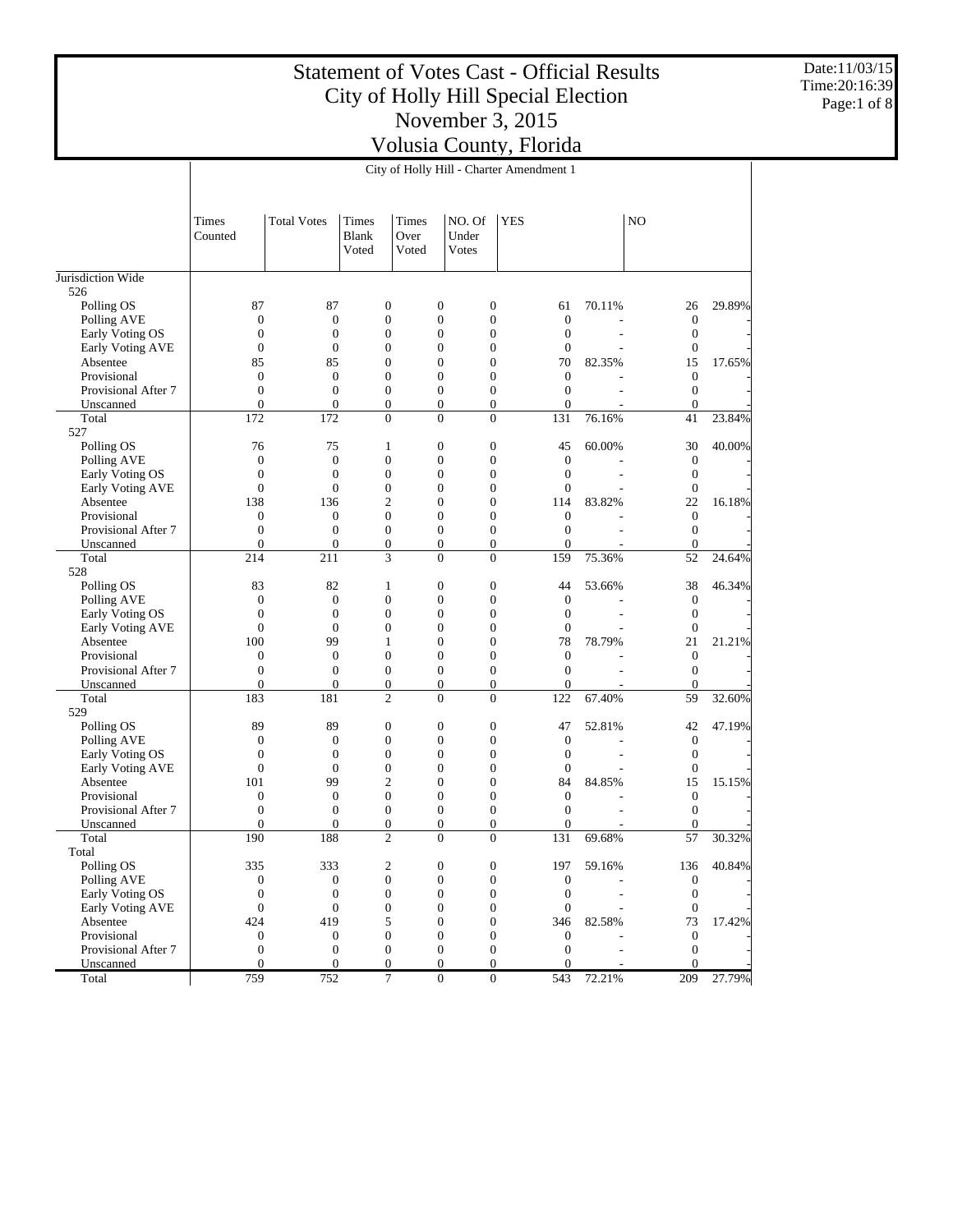Date:11/03/15 Time:20:16:39 Page:2 of 8

|                         |                         | City of Holly Hill - Charter Amendment 2 |                         |                                      |                                      |                        |                |                         |        |  |  |  |  |  |
|-------------------------|-------------------------|------------------------------------------|-------------------------|--------------------------------------|--------------------------------------|------------------------|----------------|-------------------------|--------|--|--|--|--|--|
|                         |                         |                                          |                         |                                      |                                      |                        |                |                         |        |  |  |  |  |  |
|                         | Times<br>Counted        | <b>Total Votes</b>                       | Times<br>Blank<br>Voted | Times<br>Over<br>Voted               | NO. Of<br>Under<br>Votes             | <b>YES</b>             |                | N <sub>O</sub>          |        |  |  |  |  |  |
| Jurisdiction Wide       |                         |                                          |                         |                                      |                                      |                        |                |                         |        |  |  |  |  |  |
| 526                     |                         |                                          |                         |                                      |                                      |                        |                |                         |        |  |  |  |  |  |
| Polling OS              | 87                      | 85                                       | $\sqrt{2}$              | $\mathbf{0}$                         | $\boldsymbol{0}$                     | 44                     | 51.76%         | 41                      | 48.24% |  |  |  |  |  |
| Polling AVE             | $\boldsymbol{0}$        | $\mathbf{0}$                             | $\boldsymbol{0}$        | $\boldsymbol{0}$                     | $\boldsymbol{0}$                     | $\mathbf{0}$           |                | $\mathbf{0}$            |        |  |  |  |  |  |
| Early Voting OS         | $\mathbf{0}$            | $\mathbf{0}$                             | $\boldsymbol{0}$        | $\boldsymbol{0}$                     | $\boldsymbol{0}$                     | $\boldsymbol{0}$       | L,             | $\boldsymbol{0}$        |        |  |  |  |  |  |
| Early Voting AVE        | $\mathbf{0}$            | $\overline{0}$                           | $\boldsymbol{0}$        | $\boldsymbol{0}$                     | $\boldsymbol{0}$                     | $\mathbf{0}$           |                | $\boldsymbol{0}$        |        |  |  |  |  |  |
| Absentee                | 85                      | 74                                       | 10                      | 1                                    | $\boldsymbol{0}$                     | 21                     | 28.38%         | 53                      | 71.62% |  |  |  |  |  |
| Provisional             | $\mathbf{0}$            | $\mathbf{0}$                             | $\boldsymbol{0}$        | $\boldsymbol{0}$                     | $\boldsymbol{0}$                     | $\boldsymbol{0}$       |                | $\boldsymbol{0}$        |        |  |  |  |  |  |
| Provisional After 7     | $\mathbf{0}$            | $\mathbf{0}$                             | $\boldsymbol{0}$        | $\boldsymbol{0}$                     | $\boldsymbol{0}$                     | $\boldsymbol{0}$       |                | $\boldsymbol{0}$        |        |  |  |  |  |  |
| Unscanned               | $\mathbf{0}$            | $\overline{0}$                           | $\boldsymbol{0}$        | $\boldsymbol{0}$                     | $\boldsymbol{0}$                     | $\overline{0}$         |                | $\boldsymbol{0}$        |        |  |  |  |  |  |
| Total                   | 172                     | 159                                      | 12                      | $\mathbf{1}$                         | $\mathbf{0}$                         | 65                     | 40.88%         | 94                      | 59.12% |  |  |  |  |  |
| 527                     |                         |                                          |                         |                                      |                                      |                        |                |                         |        |  |  |  |  |  |
| Polling OS              | 76                      | 75                                       | $\mathbf{1}$            | $\mathbf{0}$                         | $\boldsymbol{0}$                     | 24                     | 32.00%         | 51                      | 68.00% |  |  |  |  |  |
| Polling AVE             | $\boldsymbol{0}$        | $\mathbf{0}$                             | $\boldsymbol{0}$        | $\boldsymbol{0}$                     | $\boldsymbol{0}$                     | $\mathbf{0}$           |                | $\mathbf{0}$            |        |  |  |  |  |  |
| Early Voting OS         | $\mathbf{0}$            | $\mathbf{0}$                             | $\boldsymbol{0}$        | $\boldsymbol{0}$                     | $\boldsymbol{0}$                     | $\boldsymbol{0}$       | $\overline{a}$ | $\boldsymbol{0}$        |        |  |  |  |  |  |
| Early Voting AVE        | $\mathbf{0}$<br>138     | $\mathbf{0}$<br>135                      | $\boldsymbol{0}$<br>3   | $\boldsymbol{0}$<br>$\boldsymbol{0}$ | $\boldsymbol{0}$<br>$\boldsymbol{0}$ | $\mathbf{0}$<br>35     | 25.93%         | $\boldsymbol{0}$<br>100 | 74.07% |  |  |  |  |  |
| Absentee<br>Provisional | $\mathbf{0}$            | $\mathbf{0}$                             | $\boldsymbol{0}$        | $\boldsymbol{0}$                     | $\boldsymbol{0}$                     | $\boldsymbol{0}$       |                | $\boldsymbol{0}$        |        |  |  |  |  |  |
| Provisional After 7     | $\mathbf{0}$            | $\mathbf{0}$                             | $\mathbf{0}$            | $\boldsymbol{0}$                     | $\boldsymbol{0}$                     | $\boldsymbol{0}$       | $\overline{a}$ | $\boldsymbol{0}$        |        |  |  |  |  |  |
| Unscanned               | $\mathbf{0}$            | $\overline{0}$                           | $\boldsymbol{0}$        | $\boldsymbol{0}$                     | $\boldsymbol{0}$                     | $\overline{0}$         |                | $\boldsymbol{0}$        |        |  |  |  |  |  |
| Total                   | 214                     | 210                                      | $\overline{4}$          | $\overline{0}$                       | $\boldsymbol{0}$                     | 59                     | 28.10%         | 151                     | 71.90% |  |  |  |  |  |
| 528                     |                         |                                          |                         |                                      |                                      |                        |                |                         |        |  |  |  |  |  |
| Polling OS              | 83                      | 82                                       | 1                       | $\mathbf{0}$                         | $\boldsymbol{0}$                     | 26                     | 31.71%         | 56                      | 68.29% |  |  |  |  |  |
| Polling AVE             | $\boldsymbol{0}$        | $\mathbf{0}$                             | $\boldsymbol{0}$        | $\boldsymbol{0}$                     | $\boldsymbol{0}$                     | $\mathbf{0}$           |                | $\boldsymbol{0}$        |        |  |  |  |  |  |
| Early Voting OS         | $\mathbf{0}$            | $\mathbf{0}$                             | $\boldsymbol{0}$        | $\boldsymbol{0}$                     | $\boldsymbol{0}$                     | $\mathbf{0}$           |                | $\boldsymbol{0}$        |        |  |  |  |  |  |
| Early Voting AVE        | $\mathbf{0}$            | $\mathbf{0}$                             | $\boldsymbol{0}$        | $\boldsymbol{0}$                     | $\boldsymbol{0}$                     | $\mathbf{0}$           |                | $\boldsymbol{0}$        |        |  |  |  |  |  |
| Absentee                | 100                     | 97                                       | 3                       | $\boldsymbol{0}$                     | $\boldsymbol{0}$                     | 22                     | 22.68%         | 75                      | 77.32% |  |  |  |  |  |
| Provisional             | $\mathbf{0}$            | $\mathbf{0}$                             | $\boldsymbol{0}$        | $\boldsymbol{0}$                     | $\boldsymbol{0}$                     | $\boldsymbol{0}$       |                | $\boldsymbol{0}$        |        |  |  |  |  |  |
| Provisional After 7     | $\mathbf{0}$            | $\mathbf{0}$                             | $\boldsymbol{0}$        | $\boldsymbol{0}$                     | $\boldsymbol{0}$                     | $\boldsymbol{0}$       | $\overline{a}$ | $\boldsymbol{0}$        |        |  |  |  |  |  |
| Unscanned               | $\mathbf{0}$            | $\mathbf{0}$                             | $\mathbf{0}$            | $\boldsymbol{0}$                     | $\boldsymbol{0}$                     | $\overline{0}$         |                | $\boldsymbol{0}$        |        |  |  |  |  |  |
| Total                   | 183                     | 179                                      | $\overline{4}$          | $\overline{0}$                       | $\overline{0}$                       | 48                     | 26.82%         | 131                     | 73.18% |  |  |  |  |  |
| 529                     |                         |                                          |                         |                                      |                                      |                        |                |                         |        |  |  |  |  |  |
| Polling OS              | 89                      | 89                                       | $\boldsymbol{0}$        | $\mathbf{0}$                         | $\boldsymbol{0}$                     | 18                     | 20.22%         | 71                      | 79.78% |  |  |  |  |  |
| Polling AVE             | $\boldsymbol{0}$        | $\mathbf{0}$                             | $\boldsymbol{0}$        | $\boldsymbol{0}$                     | $\boldsymbol{0}$                     | $\boldsymbol{0}$       |                | $\boldsymbol{0}$        |        |  |  |  |  |  |
| Early Voting OS         | $\mathbf{0}$            | $\mathbf{0}$                             | $\boldsymbol{0}$        | $\boldsymbol{0}$                     | $\boldsymbol{0}$                     | $\mathbf{0}$           |                | $\boldsymbol{0}$        |        |  |  |  |  |  |
| <b>Early Voting AVE</b> | $\mathbf{0}$            | $\mathbf{0}$                             | $\boldsymbol{0}$<br>3   | $\boldsymbol{0}$                     | $\boldsymbol{0}$                     | $\mathbf{0}$           |                | $\boldsymbol{0}$<br>68  | 69.39% |  |  |  |  |  |
| Absentee<br>Provisional | 101<br>$\boldsymbol{0}$ | 98<br>$\mathbf{0}$                       | $\boldsymbol{0}$        | $\boldsymbol{0}$<br>$\boldsymbol{0}$ | $\boldsymbol{0}$<br>$\boldsymbol{0}$ | 30<br>$\boldsymbol{0}$ | 30.61%         | $\boldsymbol{0}$        |        |  |  |  |  |  |
| Provisional After 7     | $\mathbf{0}$            | $\mathbf{0}$                             | $\mathbf{0}$            | $\boldsymbol{0}$                     | $\boldsymbol{0}$                     | $\boldsymbol{0}$       |                | $\boldsymbol{0}$        |        |  |  |  |  |  |
| Unscanned               | $\mathbf{0}$            | $\mathbf{0}$                             | $\boldsymbol{0}$        | $\boldsymbol{0}$                     | $\boldsymbol{0}$                     | $\overline{0}$         |                | $\overline{0}$          |        |  |  |  |  |  |
| Total                   | 190                     | 187                                      | 3                       | $\overline{0}$                       | $\overline{0}$                       | 48                     | 25.67%         | 139                     | 74.33% |  |  |  |  |  |
| Total                   |                         |                                          |                         |                                      |                                      |                        |                |                         |        |  |  |  |  |  |
| Polling OS              | 335                     | 331                                      | 4                       | $\bf{0}$                             | 0                                    | 112                    | 33.84%         | 219                     | 66.16% |  |  |  |  |  |
| Polling AVE             | $\boldsymbol{0}$        | $\boldsymbol{0}$                         | $\boldsymbol{0}$        | $\boldsymbol{0}$                     | $\boldsymbol{0}$                     | $\mathbf{0}$           |                | $\boldsymbol{0}$        |        |  |  |  |  |  |
| Early Voting OS         | $\boldsymbol{0}$        | $\mathbf{0}$                             | $\boldsymbol{0}$        | $\boldsymbol{0}$                     | $\boldsymbol{0}$                     | $\boldsymbol{0}$       |                | $\mathbf{0}$            |        |  |  |  |  |  |
| Early Voting AVE        | $\mathbf{0}$            | $\mathbf{0}$                             | $\boldsymbol{0}$        | $\boldsymbol{0}$                     | $\boldsymbol{0}$                     | $\boldsymbol{0}$       |                | $\mathbf{0}$            |        |  |  |  |  |  |
| Absentee                | 424                     | 404                                      | 19                      | $\mathbf{1}$                         | $\boldsymbol{0}$                     | 108                    | 26.73%         | 296                     | 73.27% |  |  |  |  |  |
| Provisional             | $\boldsymbol{0}$        | $\boldsymbol{0}$                         | $\boldsymbol{0}$        | $\boldsymbol{0}$                     | $\boldsymbol{0}$                     | $\boldsymbol{0}$       |                | $\mathbf{0}$            |        |  |  |  |  |  |
| Provisional After 7     | $\mathbf{0}$            | $\boldsymbol{0}$                         | $\mathbf{0}$            | $\boldsymbol{0}$                     | $\boldsymbol{0}$                     | $\boldsymbol{0}$       |                | $\mathbf{0}$            |        |  |  |  |  |  |
| Unscanned               | $\mathbf{0}$            | $\mathbf{0}$                             | $\mathbf{0}$            | $\boldsymbol{0}$                     | $\boldsymbol{0}$                     | $\Omega$               |                | $\mathbf{0}$            |        |  |  |  |  |  |
| Total                   | 759                     | 735                                      | 23                      | $\mathbf{1}$                         | $\mathbf{0}$                         | 220                    | 29.93%         | 515                     | 70.07% |  |  |  |  |  |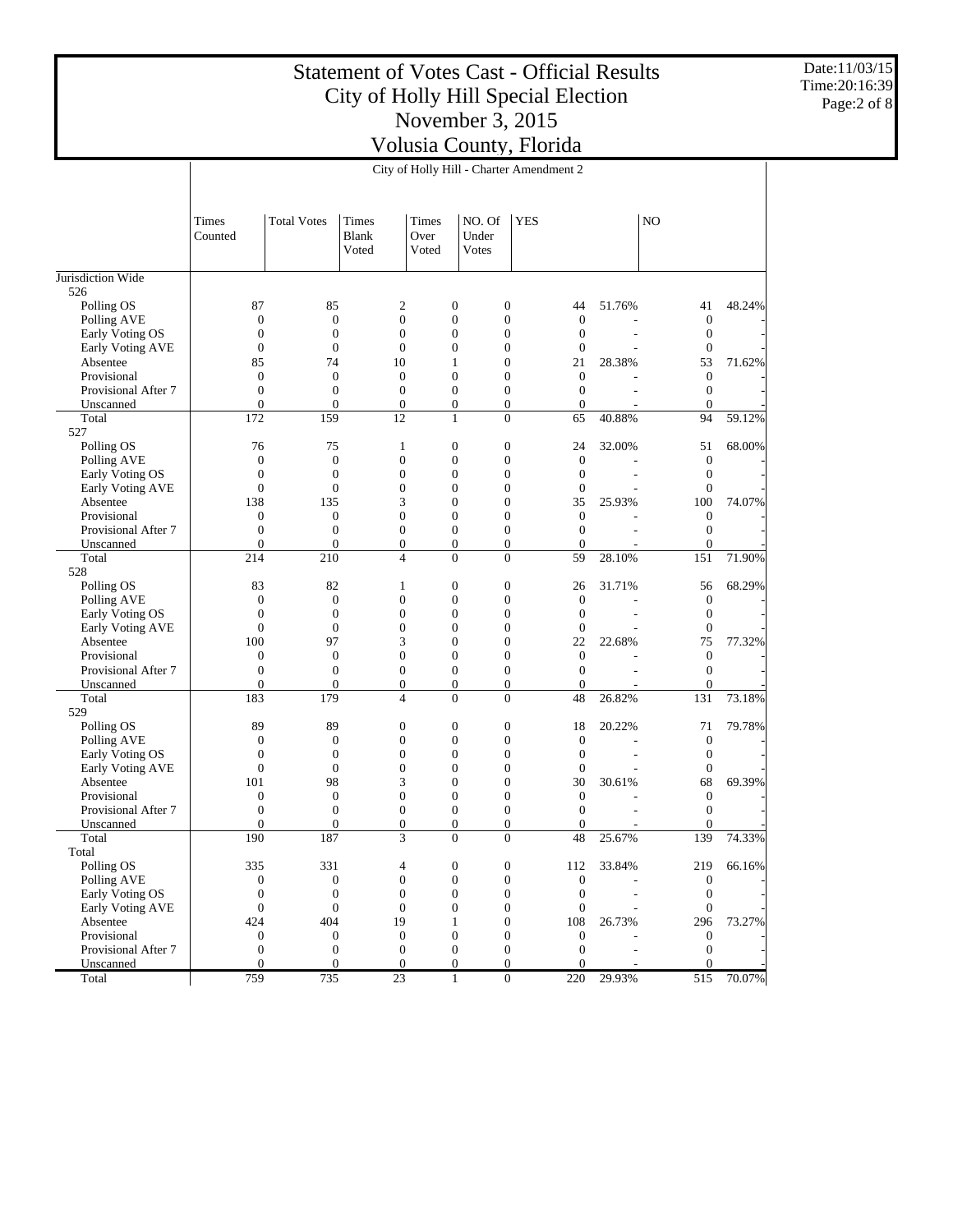Date:11/03/15 Time:20:16:39 Page:3 of 8

| <b>Total Votes</b><br><b>Times</b><br>Times<br>NO. Of<br><b>YES</b><br>N <sub>O</sub><br>Times<br><b>Blank</b><br>Under<br>Counted<br>Over<br>Voted<br>Voted<br>Votes<br>Jurisdiction Wide<br>526<br>87<br>87<br>$\mathbf{0}$<br>$\mathbf{0}$<br>$\boldsymbol{0}$<br>64.37%<br>35.63%<br>Polling OS<br>56<br>31<br>$\mathbf{0}$<br>$\boldsymbol{0}$<br>$\mathbf{0}$<br>$\mathbf{0}$<br>$\mathbf{0}$<br>Polling AVE<br>$\boldsymbol{0}$<br>$\mathbf{0}$<br>$\boldsymbol{0}$<br>$\mathbf{0}$<br>$\mathbf{0}$<br>$\mathbf{0}$<br>$\mathbf{0}$<br>$\boldsymbol{0}$<br>$\mathbf{0}$<br>Early Voting OS<br>$\boldsymbol{0}$<br>$\mathbf{0}$<br>$\overline{0}$<br>$\mathbf{0}$<br>$\mathbf{0}$<br>$\mathbf{0}$<br>Early Voting AVE<br>$\boldsymbol{0}$<br>$\overline{2}$<br>29<br>85<br>83<br>$\mathbf{0}$<br>$\boldsymbol{0}$<br>34.94%<br>Absentee<br>54<br>65.06%<br>$\boldsymbol{0}$<br>$\mathbf{0}$<br>$\mathbf{0}$<br>$\boldsymbol{0}$<br>$\mathbf{0}$<br>$\mathbf{0}$<br>$\boldsymbol{0}$<br>Provisional<br>$\boldsymbol{0}$<br>Provisional After 7<br>$\mathbf{0}$<br>$\mathbf{0}$<br>$\boldsymbol{0}$<br>$\mathbf{0}$<br>$\mathbf{0}$<br>$\boldsymbol{0}$<br>$\overline{a}$<br>$\boldsymbol{0}$<br>$\mathbf{0}$<br>$\mathbf{0}$<br>$\boldsymbol{0}$<br>$\boldsymbol{0}$<br>$\boldsymbol{0}$<br>Unscanned<br>$\overline{0}$<br>170<br>$\overline{2}$<br>$\overline{0}$<br>35.29%<br>Total<br>172<br>$\mathbf{0}$<br>110<br>64.71%<br>60<br>527<br>3<br>76<br>73<br>$\mathbf{0}$<br>$\boldsymbol{0}$<br>30<br>58.90%<br>Polling OS<br>41.10%<br>43<br>$\mathbf{0}$<br>$\boldsymbol{0}$<br>$\mathbf{0}$<br>$\mathbf{0}$<br>$\mathbf{0}$<br>$\boldsymbol{0}$<br>Polling AVE<br>$\mathbf{0}$<br>$\boldsymbol{0}$<br>$\mathbf{0}$<br>$\mathbf{0}$<br>$\mathbf{0}$<br>$\mathbf{0}$<br>$\boldsymbol{0}$<br>$\mathbf{0}$<br>Early Voting OS<br>$\boldsymbol{0}$<br>$\mathbf{0}$<br>$\mathbf{0}$<br>$\mathbf{0}$<br>$\mathbf{0}$<br>$\mathbf{0}$<br><b>Early Voting AVE</b><br>$\boldsymbol{0}$<br>5<br>$\boldsymbol{0}$<br>138<br>133<br>$\mathbf{0}$<br>82<br>51<br>38.35%<br>Absentee<br>61.65%<br>$\boldsymbol{0}$<br>$\mathbf{0}$<br>$\mathbf{0}$<br>$\overline{0}$<br>$\mathbf{0}$<br>$\mathbf{0}$<br>$\mathbf{0}$<br>Provisional<br>Provisional After 7<br>$\mathbf{0}$<br>$\mathbf{0}$<br>$\boldsymbol{0}$<br>$\mathbf{0}$<br>$\boldsymbol{0}$<br>$\boldsymbol{0}$<br>$\boldsymbol{0}$<br>$\overline{\phantom{a}}$<br>$\boldsymbol{0}$<br>$\mathbf{0}$<br>$\mathbf{0}$<br>$\boldsymbol{0}$<br>$\mathbf{0}$<br>$\overline{0}$<br>$\boldsymbol{0}$<br>Unscanned<br>8<br>$\overline{0}$<br>54.37%<br>94<br>45.63%<br>Total<br>214<br>206<br>$\mathbf{0}$<br>112<br>528<br>83<br>82<br>$\mathbf{0}$<br>$\boldsymbol{0}$<br>38<br>53.66%<br>Polling OS<br>1<br>46.34%<br>44<br>$\mathbf{0}$<br>$\boldsymbol{0}$<br>$\mathbf{0}$<br>$\mathbf{0}$<br>$\mathbf{0}$<br>$\mathbf{0}$<br>$\boldsymbol{0}$<br>Polling AVE<br>$\boldsymbol{0}$<br>$\mathbf{0}$<br>$\mathbf{0}$<br>$\mathbf{0}$<br>$\mathbf{0}$<br>$\mathbf{0}$<br>Early Voting OS<br>$\boldsymbol{0}$<br>L,<br>$\boldsymbol{0}$<br>Early Voting AVE<br>$\mathbf{0}$<br>$\mathbf{0}$<br>$\mathbf{0}$<br>$\mathbf{0}$<br>$\mathbf{0}$<br>$\boldsymbol{0}$<br>3<br>33<br>100<br>97<br>$\mathbf{0}$<br>$\boldsymbol{0}$<br>65.98%<br>34.02%<br>Absentee<br>64<br>$\boldsymbol{0}$<br>$\mathbf{0}$<br>$\mathbf{0}$<br>$\mathbf{0}$<br>$\mathbf{0}$<br>$\mathbf{0}$<br>$\mathbf{0}$<br>Provisional<br>$\boldsymbol{0}$<br>$\boldsymbol{0}$<br>Provisional After 7<br>$\mathbf{0}$<br>$\mathbf{0}$<br>$\boldsymbol{0}$<br>$\mathbf{0}$<br>$\overline{0}$<br>L.<br>$\boldsymbol{0}$<br>$\mathbf{0}$<br>$\mathbf{0}$<br>$\boldsymbol{0}$<br>$\boldsymbol{0}$<br>$\overline{0}$<br>$\boldsymbol{0}$<br>Unscanned<br>179<br>77<br>43.02%<br>Total<br>183<br>$\overline{4}$<br>$\mathbf{0}$<br>$\overline{0}$<br>102<br>56.98%<br>529<br>89<br>89<br>$\mathbf{0}$<br>$\mathbf{0}$<br>$\boldsymbol{0}$<br>35<br>54<br>60.67%<br>Polling OS<br>39.33%<br>$\boldsymbol{0}$<br>$\mathbf{0}$<br>$\mathbf{0}$<br>$\mathbf{0}$<br>$\mathbf{0}$<br>Polling AVE<br>$\boldsymbol{0}$<br>$\boldsymbol{0}$<br>$\boldsymbol{0}$<br>$\mathbf{0}$<br>$\mathbf{0}$<br>$\mathbf{0}$<br>$\mathbf{0}$<br>$\mathbf{0}$<br>$\mathbf{0}$<br>Early Voting OS<br>$\boldsymbol{0}$<br>$\mathbf{0}$<br>$\mathbf{0}$<br>$\overline{0}$<br>$\mathbf{0}$<br>$\mathbf{0}$<br><b>Early Voting AVE</b><br>$\boldsymbol{0}$<br>97<br>$\mathbf{0}$<br>$\boldsymbol{0}$<br>70<br>27<br>27.84%<br>Absentee<br>101<br>4<br>72.16%<br>$\boldsymbol{0}$<br>$\mathbf{0}$<br>$\mathbf{0}$<br>$\mathbf{0}$<br>$\mathbf{0}$<br>$\mathbf{0}$<br>Provisional<br>$\boldsymbol{0}$<br>$\mathbf{0}$<br>$\mathbf{0}$<br>$\boldsymbol{0}$<br>$\mathbf{0}$<br>$\boldsymbol{0}$<br>$\boldsymbol{0}$<br>$\boldsymbol{0}$<br>Provisional After 7<br>÷,<br>$\boldsymbol{0}$<br>$\mathbf{0}$<br>$\overline{0}$<br>$\boldsymbol{0}$<br>$\mathbf{0}$<br>$\overline{0}$<br>$\mathbf{0}$<br>Unscanned<br>$\overline{0}$<br>81<br>43.55%<br>190<br>186<br>$\overline{4}$<br>$\mathbf{0}$<br>105<br>56.45%<br>Total<br>Total<br>Polling OS<br>335<br>331<br>4<br>$\boldsymbol{0}$<br>0<br>159<br>48.04%<br>172<br>51.96%<br>$\boldsymbol{0}$<br>$\boldsymbol{0}$<br>$\boldsymbol{0}$<br>Polling AVE<br>$\boldsymbol{0}$<br>$\boldsymbol{0}$<br>$\boldsymbol{0}$<br>$\mathbf{0}$<br>Early Voting OS<br>$\boldsymbol{0}$<br>$\boldsymbol{0}$<br>$\boldsymbol{0}$<br>$\mathbf{0}$<br>$\mathbf{0}$<br>$\mathbf{0}$<br>$\mathbf{0}$<br>$\boldsymbol{0}$<br>$\boldsymbol{0}$<br>Early Voting AVE<br>$\mathbf{0}$<br>$\boldsymbol{0}$<br>$\mathbf{0}$<br>$\mathbf{0}$<br>$\mathbf{0}$<br>140<br>Absentee<br>424<br>410<br>14<br>$\mathbf{0}$<br>$\mathbf{0}$<br>270<br>65.85%<br>34.15%<br>$\boldsymbol{0}$<br>Provisional<br>$\boldsymbol{0}$<br>$\mathbf{0}$<br>$\boldsymbol{0}$<br>$\mathbf{0}$<br>$\boldsymbol{0}$<br>$\mathbf{0}$<br>Provisional After 7<br>$\boldsymbol{0}$<br>$\mathbf{0}$<br>$\boldsymbol{0}$<br>$\boldsymbol{0}$<br>$\mathbf{0}$<br>$\mathbf{0}$<br>$\mathbf{0}$<br>÷,<br>Unscanned<br>$\mathbf{0}$<br>$\boldsymbol{0}$<br>$\boldsymbol{0}$<br>$\mathbf{0}$<br>$\boldsymbol{0}$<br>$\mathbf{0}$<br>$\Omega$<br>759<br>18<br>57.89%<br>Total<br>741<br>$\mathbf{0}$<br>$\boldsymbol{0}$<br>429<br>312<br>42.11% |  | City of Holly Hill - Charter Amendment 3 |  |  |  |  |  |  |  |  |  |
|-----------------------------------------------------------------------------------------------------------------------------------------------------------------------------------------------------------------------------------------------------------------------------------------------------------------------------------------------------------------------------------------------------------------------------------------------------------------------------------------------------------------------------------------------------------------------------------------------------------------------------------------------------------------------------------------------------------------------------------------------------------------------------------------------------------------------------------------------------------------------------------------------------------------------------------------------------------------------------------------------------------------------------------------------------------------------------------------------------------------------------------------------------------------------------------------------------------------------------------------------------------------------------------------------------------------------------------------------------------------------------------------------------------------------------------------------------------------------------------------------------------------------------------------------------------------------------------------------------------------------------------------------------------------------------------------------------------------------------------------------------------------------------------------------------------------------------------------------------------------------------------------------------------------------------------------------------------------------------------------------------------------------------------------------------------------------------------------------------------------------------------------------------------------------------------------------------------------------------------------------------------------------------------------------------------------------------------------------------------------------------------------------------------------------------------------------------------------------------------------------------------------------------------------------------------------------------------------------------------------------------------------------------------------------------------------------------------------------------------------------------------------------------------------------------------------------------------------------------------------------------------------------------------------------------------------------------------------------------------------------------------------------------------------------------------------------------------------------------------------------------------------------------------------------------------------------------------------------------------------------------------------------------------------------------------------------------------------------------------------------------------------------------------------------------------------------------------------------------------------------------------------------------------------------------------------------------------------------------------------------------------------------------------------------------------------------------------------------------------------------------------------------------------------------------------------------------------------------------------------------------------------------------------------------------------------------------------------------------------------------------------------------------------------------------------------------------------------------------------------------------------------------------------------------------------------------------------------------------------------------------------------------------------------------------------------------------------------------------------------------------------------------------------------------------------------------------------------------------------------------------------------------------------------------------------------------------------------------------------------------------------------------------------------------------------------------------------------------------------------------------------------------------------------------------------------------------------------------------------------------------------------------------------------------------------------------------------------------------------------------------------------------------------------------------------------------------------------------------------------------------------------------------------------------------------------------------------------------------------------------------------------------------------------------------------------------------------------------------------------------------------------------------------------------------------------------------------------------------------------------------------------------------------------------------------------------------------------------------------------------------------------------------------------------------------------------------------------------------------------------------------------------------------------------------------------------------------------------------------------------------------------------------------------------------------------------------------------------------------------------------------------------------------------------------------------------------------------------------------------------------------------------------------------------------------------------------------------------------------------------------------------------------------------------------------|--|------------------------------------------|--|--|--|--|--|--|--|--|--|
|                                                                                                                                                                                                                                                                                                                                                                                                                                                                                                                                                                                                                                                                                                                                                                                                                                                                                                                                                                                                                                                                                                                                                                                                                                                                                                                                                                                                                                                                                                                                                                                                                                                                                                                                                                                                                                                                                                                                                                                                                                                                                                                                                                                                                                                                                                                                                                                                                                                                                                                                                                                                                                                                                                                                                                                                                                                                                                                                                                                                                                                                                                                                                                                                                                                                                                                                                                                                                                                                                                                                                                                                                                                                                                                                                                                                                                                                                                                                                                                                                                                                                                                                                                                                                                                                                                                                                                                                                                                                                                                                                                                                                                                                                                                                                                                                                                                                                                                                                                                                                                                                                                                                                                                                                                                                                                                                                                                                                                                                                                                                                                                                                                                                                                                                                                                                                                                                                                                                                                                                                                                                                                                                                                                                                                                                                                           |  |                                          |  |  |  |  |  |  |  |  |  |
|                                                                                                                                                                                                                                                                                                                                                                                                                                                                                                                                                                                                                                                                                                                                                                                                                                                                                                                                                                                                                                                                                                                                                                                                                                                                                                                                                                                                                                                                                                                                                                                                                                                                                                                                                                                                                                                                                                                                                                                                                                                                                                                                                                                                                                                                                                                                                                                                                                                                                                                                                                                                                                                                                                                                                                                                                                                                                                                                                                                                                                                                                                                                                                                                                                                                                                                                                                                                                                                                                                                                                                                                                                                                                                                                                                                                                                                                                                                                                                                                                                                                                                                                                                                                                                                                                                                                                                                                                                                                                                                                                                                                                                                                                                                                                                                                                                                                                                                                                                                                                                                                                                                                                                                                                                                                                                                                                                                                                                                                                                                                                                                                                                                                                                                                                                                                                                                                                                                                                                                                                                                                                                                                                                                                                                                                                                           |  |                                          |  |  |  |  |  |  |  |  |  |
|                                                                                                                                                                                                                                                                                                                                                                                                                                                                                                                                                                                                                                                                                                                                                                                                                                                                                                                                                                                                                                                                                                                                                                                                                                                                                                                                                                                                                                                                                                                                                                                                                                                                                                                                                                                                                                                                                                                                                                                                                                                                                                                                                                                                                                                                                                                                                                                                                                                                                                                                                                                                                                                                                                                                                                                                                                                                                                                                                                                                                                                                                                                                                                                                                                                                                                                                                                                                                                                                                                                                                                                                                                                                                                                                                                                                                                                                                                                                                                                                                                                                                                                                                                                                                                                                                                                                                                                                                                                                                                                                                                                                                                                                                                                                                                                                                                                                                                                                                                                                                                                                                                                                                                                                                                                                                                                                                                                                                                                                                                                                                                                                                                                                                                                                                                                                                                                                                                                                                                                                                                                                                                                                                                                                                                                                                                           |  |                                          |  |  |  |  |  |  |  |  |  |
|                                                                                                                                                                                                                                                                                                                                                                                                                                                                                                                                                                                                                                                                                                                                                                                                                                                                                                                                                                                                                                                                                                                                                                                                                                                                                                                                                                                                                                                                                                                                                                                                                                                                                                                                                                                                                                                                                                                                                                                                                                                                                                                                                                                                                                                                                                                                                                                                                                                                                                                                                                                                                                                                                                                                                                                                                                                                                                                                                                                                                                                                                                                                                                                                                                                                                                                                                                                                                                                                                                                                                                                                                                                                                                                                                                                                                                                                                                                                                                                                                                                                                                                                                                                                                                                                                                                                                                                                                                                                                                                                                                                                                                                                                                                                                                                                                                                                                                                                                                                                                                                                                                                                                                                                                                                                                                                                                                                                                                                                                                                                                                                                                                                                                                                                                                                                                                                                                                                                                                                                                                                                                                                                                                                                                                                                                                           |  |                                          |  |  |  |  |  |  |  |  |  |
|                                                                                                                                                                                                                                                                                                                                                                                                                                                                                                                                                                                                                                                                                                                                                                                                                                                                                                                                                                                                                                                                                                                                                                                                                                                                                                                                                                                                                                                                                                                                                                                                                                                                                                                                                                                                                                                                                                                                                                                                                                                                                                                                                                                                                                                                                                                                                                                                                                                                                                                                                                                                                                                                                                                                                                                                                                                                                                                                                                                                                                                                                                                                                                                                                                                                                                                                                                                                                                                                                                                                                                                                                                                                                                                                                                                                                                                                                                                                                                                                                                                                                                                                                                                                                                                                                                                                                                                                                                                                                                                                                                                                                                                                                                                                                                                                                                                                                                                                                                                                                                                                                                                                                                                                                                                                                                                                                                                                                                                                                                                                                                                                                                                                                                                                                                                                                                                                                                                                                                                                                                                                                                                                                                                                                                                                                                           |  |                                          |  |  |  |  |  |  |  |  |  |
|                                                                                                                                                                                                                                                                                                                                                                                                                                                                                                                                                                                                                                                                                                                                                                                                                                                                                                                                                                                                                                                                                                                                                                                                                                                                                                                                                                                                                                                                                                                                                                                                                                                                                                                                                                                                                                                                                                                                                                                                                                                                                                                                                                                                                                                                                                                                                                                                                                                                                                                                                                                                                                                                                                                                                                                                                                                                                                                                                                                                                                                                                                                                                                                                                                                                                                                                                                                                                                                                                                                                                                                                                                                                                                                                                                                                                                                                                                                                                                                                                                                                                                                                                                                                                                                                                                                                                                                                                                                                                                                                                                                                                                                                                                                                                                                                                                                                                                                                                                                                                                                                                                                                                                                                                                                                                                                                                                                                                                                                                                                                                                                                                                                                                                                                                                                                                                                                                                                                                                                                                                                                                                                                                                                                                                                                                                           |  |                                          |  |  |  |  |  |  |  |  |  |
|                                                                                                                                                                                                                                                                                                                                                                                                                                                                                                                                                                                                                                                                                                                                                                                                                                                                                                                                                                                                                                                                                                                                                                                                                                                                                                                                                                                                                                                                                                                                                                                                                                                                                                                                                                                                                                                                                                                                                                                                                                                                                                                                                                                                                                                                                                                                                                                                                                                                                                                                                                                                                                                                                                                                                                                                                                                                                                                                                                                                                                                                                                                                                                                                                                                                                                                                                                                                                                                                                                                                                                                                                                                                                                                                                                                                                                                                                                                                                                                                                                                                                                                                                                                                                                                                                                                                                                                                                                                                                                                                                                                                                                                                                                                                                                                                                                                                                                                                                                                                                                                                                                                                                                                                                                                                                                                                                                                                                                                                                                                                                                                                                                                                                                                                                                                                                                                                                                                                                                                                                                                                                                                                                                                                                                                                                                           |  |                                          |  |  |  |  |  |  |  |  |  |
|                                                                                                                                                                                                                                                                                                                                                                                                                                                                                                                                                                                                                                                                                                                                                                                                                                                                                                                                                                                                                                                                                                                                                                                                                                                                                                                                                                                                                                                                                                                                                                                                                                                                                                                                                                                                                                                                                                                                                                                                                                                                                                                                                                                                                                                                                                                                                                                                                                                                                                                                                                                                                                                                                                                                                                                                                                                                                                                                                                                                                                                                                                                                                                                                                                                                                                                                                                                                                                                                                                                                                                                                                                                                                                                                                                                                                                                                                                                                                                                                                                                                                                                                                                                                                                                                                                                                                                                                                                                                                                                                                                                                                                                                                                                                                                                                                                                                                                                                                                                                                                                                                                                                                                                                                                                                                                                                                                                                                                                                                                                                                                                                                                                                                                                                                                                                                                                                                                                                                                                                                                                                                                                                                                                                                                                                                                           |  |                                          |  |  |  |  |  |  |  |  |  |
|                                                                                                                                                                                                                                                                                                                                                                                                                                                                                                                                                                                                                                                                                                                                                                                                                                                                                                                                                                                                                                                                                                                                                                                                                                                                                                                                                                                                                                                                                                                                                                                                                                                                                                                                                                                                                                                                                                                                                                                                                                                                                                                                                                                                                                                                                                                                                                                                                                                                                                                                                                                                                                                                                                                                                                                                                                                                                                                                                                                                                                                                                                                                                                                                                                                                                                                                                                                                                                                                                                                                                                                                                                                                                                                                                                                                                                                                                                                                                                                                                                                                                                                                                                                                                                                                                                                                                                                                                                                                                                                                                                                                                                                                                                                                                                                                                                                                                                                                                                                                                                                                                                                                                                                                                                                                                                                                                                                                                                                                                                                                                                                                                                                                                                                                                                                                                                                                                                                                                                                                                                                                                                                                                                                                                                                                                                           |  |                                          |  |  |  |  |  |  |  |  |  |
|                                                                                                                                                                                                                                                                                                                                                                                                                                                                                                                                                                                                                                                                                                                                                                                                                                                                                                                                                                                                                                                                                                                                                                                                                                                                                                                                                                                                                                                                                                                                                                                                                                                                                                                                                                                                                                                                                                                                                                                                                                                                                                                                                                                                                                                                                                                                                                                                                                                                                                                                                                                                                                                                                                                                                                                                                                                                                                                                                                                                                                                                                                                                                                                                                                                                                                                                                                                                                                                                                                                                                                                                                                                                                                                                                                                                                                                                                                                                                                                                                                                                                                                                                                                                                                                                                                                                                                                                                                                                                                                                                                                                                                                                                                                                                                                                                                                                                                                                                                                                                                                                                                                                                                                                                                                                                                                                                                                                                                                                                                                                                                                                                                                                                                                                                                                                                                                                                                                                                                                                                                                                                                                                                                                                                                                                                                           |  |                                          |  |  |  |  |  |  |  |  |  |
|                                                                                                                                                                                                                                                                                                                                                                                                                                                                                                                                                                                                                                                                                                                                                                                                                                                                                                                                                                                                                                                                                                                                                                                                                                                                                                                                                                                                                                                                                                                                                                                                                                                                                                                                                                                                                                                                                                                                                                                                                                                                                                                                                                                                                                                                                                                                                                                                                                                                                                                                                                                                                                                                                                                                                                                                                                                                                                                                                                                                                                                                                                                                                                                                                                                                                                                                                                                                                                                                                                                                                                                                                                                                                                                                                                                                                                                                                                                                                                                                                                                                                                                                                                                                                                                                                                                                                                                                                                                                                                                                                                                                                                                                                                                                                                                                                                                                                                                                                                                                                                                                                                                                                                                                                                                                                                                                                                                                                                                                                                                                                                                                                                                                                                                                                                                                                                                                                                                                                                                                                                                                                                                                                                                                                                                                                                           |  |                                          |  |  |  |  |  |  |  |  |  |
|                                                                                                                                                                                                                                                                                                                                                                                                                                                                                                                                                                                                                                                                                                                                                                                                                                                                                                                                                                                                                                                                                                                                                                                                                                                                                                                                                                                                                                                                                                                                                                                                                                                                                                                                                                                                                                                                                                                                                                                                                                                                                                                                                                                                                                                                                                                                                                                                                                                                                                                                                                                                                                                                                                                                                                                                                                                                                                                                                                                                                                                                                                                                                                                                                                                                                                                                                                                                                                                                                                                                                                                                                                                                                                                                                                                                                                                                                                                                                                                                                                                                                                                                                                                                                                                                                                                                                                                                                                                                                                                                                                                                                                                                                                                                                                                                                                                                                                                                                                                                                                                                                                                                                                                                                                                                                                                                                                                                                                                                                                                                                                                                                                                                                                                                                                                                                                                                                                                                                                                                                                                                                                                                                                                                                                                                                                           |  |                                          |  |  |  |  |  |  |  |  |  |
|                                                                                                                                                                                                                                                                                                                                                                                                                                                                                                                                                                                                                                                                                                                                                                                                                                                                                                                                                                                                                                                                                                                                                                                                                                                                                                                                                                                                                                                                                                                                                                                                                                                                                                                                                                                                                                                                                                                                                                                                                                                                                                                                                                                                                                                                                                                                                                                                                                                                                                                                                                                                                                                                                                                                                                                                                                                                                                                                                                                                                                                                                                                                                                                                                                                                                                                                                                                                                                                                                                                                                                                                                                                                                                                                                                                                                                                                                                                                                                                                                                                                                                                                                                                                                                                                                                                                                                                                                                                                                                                                                                                                                                                                                                                                                                                                                                                                                                                                                                                                                                                                                                                                                                                                                                                                                                                                                                                                                                                                                                                                                                                                                                                                                                                                                                                                                                                                                                                                                                                                                                                                                                                                                                                                                                                                                                           |  |                                          |  |  |  |  |  |  |  |  |  |
|                                                                                                                                                                                                                                                                                                                                                                                                                                                                                                                                                                                                                                                                                                                                                                                                                                                                                                                                                                                                                                                                                                                                                                                                                                                                                                                                                                                                                                                                                                                                                                                                                                                                                                                                                                                                                                                                                                                                                                                                                                                                                                                                                                                                                                                                                                                                                                                                                                                                                                                                                                                                                                                                                                                                                                                                                                                                                                                                                                                                                                                                                                                                                                                                                                                                                                                                                                                                                                                                                                                                                                                                                                                                                                                                                                                                                                                                                                                                                                                                                                                                                                                                                                                                                                                                                                                                                                                                                                                                                                                                                                                                                                                                                                                                                                                                                                                                                                                                                                                                                                                                                                                                                                                                                                                                                                                                                                                                                                                                                                                                                                                                                                                                                                                                                                                                                                                                                                                                                                                                                                                                                                                                                                                                                                                                                                           |  |                                          |  |  |  |  |  |  |  |  |  |
|                                                                                                                                                                                                                                                                                                                                                                                                                                                                                                                                                                                                                                                                                                                                                                                                                                                                                                                                                                                                                                                                                                                                                                                                                                                                                                                                                                                                                                                                                                                                                                                                                                                                                                                                                                                                                                                                                                                                                                                                                                                                                                                                                                                                                                                                                                                                                                                                                                                                                                                                                                                                                                                                                                                                                                                                                                                                                                                                                                                                                                                                                                                                                                                                                                                                                                                                                                                                                                                                                                                                                                                                                                                                                                                                                                                                                                                                                                                                                                                                                                                                                                                                                                                                                                                                                                                                                                                                                                                                                                                                                                                                                                                                                                                                                                                                                                                                                                                                                                                                                                                                                                                                                                                                                                                                                                                                                                                                                                                                                                                                                                                                                                                                                                                                                                                                                                                                                                                                                                                                                                                                                                                                                                                                                                                                                                           |  |                                          |  |  |  |  |  |  |  |  |  |
|                                                                                                                                                                                                                                                                                                                                                                                                                                                                                                                                                                                                                                                                                                                                                                                                                                                                                                                                                                                                                                                                                                                                                                                                                                                                                                                                                                                                                                                                                                                                                                                                                                                                                                                                                                                                                                                                                                                                                                                                                                                                                                                                                                                                                                                                                                                                                                                                                                                                                                                                                                                                                                                                                                                                                                                                                                                                                                                                                                                                                                                                                                                                                                                                                                                                                                                                                                                                                                                                                                                                                                                                                                                                                                                                                                                                                                                                                                                                                                                                                                                                                                                                                                                                                                                                                                                                                                                                                                                                                                                                                                                                                                                                                                                                                                                                                                                                                                                                                                                                                                                                                                                                                                                                                                                                                                                                                                                                                                                                                                                                                                                                                                                                                                                                                                                                                                                                                                                                                                                                                                                                                                                                                                                                                                                                                                           |  |                                          |  |  |  |  |  |  |  |  |  |
|                                                                                                                                                                                                                                                                                                                                                                                                                                                                                                                                                                                                                                                                                                                                                                                                                                                                                                                                                                                                                                                                                                                                                                                                                                                                                                                                                                                                                                                                                                                                                                                                                                                                                                                                                                                                                                                                                                                                                                                                                                                                                                                                                                                                                                                                                                                                                                                                                                                                                                                                                                                                                                                                                                                                                                                                                                                                                                                                                                                                                                                                                                                                                                                                                                                                                                                                                                                                                                                                                                                                                                                                                                                                                                                                                                                                                                                                                                                                                                                                                                                                                                                                                                                                                                                                                                                                                                                                                                                                                                                                                                                                                                                                                                                                                                                                                                                                                                                                                                                                                                                                                                                                                                                                                                                                                                                                                                                                                                                                                                                                                                                                                                                                                                                                                                                                                                                                                                                                                                                                                                                                                                                                                                                                                                                                                                           |  |                                          |  |  |  |  |  |  |  |  |  |
|                                                                                                                                                                                                                                                                                                                                                                                                                                                                                                                                                                                                                                                                                                                                                                                                                                                                                                                                                                                                                                                                                                                                                                                                                                                                                                                                                                                                                                                                                                                                                                                                                                                                                                                                                                                                                                                                                                                                                                                                                                                                                                                                                                                                                                                                                                                                                                                                                                                                                                                                                                                                                                                                                                                                                                                                                                                                                                                                                                                                                                                                                                                                                                                                                                                                                                                                                                                                                                                                                                                                                                                                                                                                                                                                                                                                                                                                                                                                                                                                                                                                                                                                                                                                                                                                                                                                                                                                                                                                                                                                                                                                                                                                                                                                                                                                                                                                                                                                                                                                                                                                                                                                                                                                                                                                                                                                                                                                                                                                                                                                                                                                                                                                                                                                                                                                                                                                                                                                                                                                                                                                                                                                                                                                                                                                                                           |  |                                          |  |  |  |  |  |  |  |  |  |
|                                                                                                                                                                                                                                                                                                                                                                                                                                                                                                                                                                                                                                                                                                                                                                                                                                                                                                                                                                                                                                                                                                                                                                                                                                                                                                                                                                                                                                                                                                                                                                                                                                                                                                                                                                                                                                                                                                                                                                                                                                                                                                                                                                                                                                                                                                                                                                                                                                                                                                                                                                                                                                                                                                                                                                                                                                                                                                                                                                                                                                                                                                                                                                                                                                                                                                                                                                                                                                                                                                                                                                                                                                                                                                                                                                                                                                                                                                                                                                                                                                                                                                                                                                                                                                                                                                                                                                                                                                                                                                                                                                                                                                                                                                                                                                                                                                                                                                                                                                                                                                                                                                                                                                                                                                                                                                                                                                                                                                                                                                                                                                                                                                                                                                                                                                                                                                                                                                                                                                                                                                                                                                                                                                                                                                                                                                           |  |                                          |  |  |  |  |  |  |  |  |  |
|                                                                                                                                                                                                                                                                                                                                                                                                                                                                                                                                                                                                                                                                                                                                                                                                                                                                                                                                                                                                                                                                                                                                                                                                                                                                                                                                                                                                                                                                                                                                                                                                                                                                                                                                                                                                                                                                                                                                                                                                                                                                                                                                                                                                                                                                                                                                                                                                                                                                                                                                                                                                                                                                                                                                                                                                                                                                                                                                                                                                                                                                                                                                                                                                                                                                                                                                                                                                                                                                                                                                                                                                                                                                                                                                                                                                                                                                                                                                                                                                                                                                                                                                                                                                                                                                                                                                                                                                                                                                                                                                                                                                                                                                                                                                                                                                                                                                                                                                                                                                                                                                                                                                                                                                                                                                                                                                                                                                                                                                                                                                                                                                                                                                                                                                                                                                                                                                                                                                                                                                                                                                                                                                                                                                                                                                                                           |  |                                          |  |  |  |  |  |  |  |  |  |
|                                                                                                                                                                                                                                                                                                                                                                                                                                                                                                                                                                                                                                                                                                                                                                                                                                                                                                                                                                                                                                                                                                                                                                                                                                                                                                                                                                                                                                                                                                                                                                                                                                                                                                                                                                                                                                                                                                                                                                                                                                                                                                                                                                                                                                                                                                                                                                                                                                                                                                                                                                                                                                                                                                                                                                                                                                                                                                                                                                                                                                                                                                                                                                                                                                                                                                                                                                                                                                                                                                                                                                                                                                                                                                                                                                                                                                                                                                                                                                                                                                                                                                                                                                                                                                                                                                                                                                                                                                                                                                                                                                                                                                                                                                                                                                                                                                                                                                                                                                                                                                                                                                                                                                                                                                                                                                                                                                                                                                                                                                                                                                                                                                                                                                                                                                                                                                                                                                                                                                                                                                                                                                                                                                                                                                                                                                           |  |                                          |  |  |  |  |  |  |  |  |  |
|                                                                                                                                                                                                                                                                                                                                                                                                                                                                                                                                                                                                                                                                                                                                                                                                                                                                                                                                                                                                                                                                                                                                                                                                                                                                                                                                                                                                                                                                                                                                                                                                                                                                                                                                                                                                                                                                                                                                                                                                                                                                                                                                                                                                                                                                                                                                                                                                                                                                                                                                                                                                                                                                                                                                                                                                                                                                                                                                                                                                                                                                                                                                                                                                                                                                                                                                                                                                                                                                                                                                                                                                                                                                                                                                                                                                                                                                                                                                                                                                                                                                                                                                                                                                                                                                                                                                                                                                                                                                                                                                                                                                                                                                                                                                                                                                                                                                                                                                                                                                                                                                                                                                                                                                                                                                                                                                                                                                                                                                                                                                                                                                                                                                                                                                                                                                                                                                                                                                                                                                                                                                                                                                                                                                                                                                                                           |  |                                          |  |  |  |  |  |  |  |  |  |
|                                                                                                                                                                                                                                                                                                                                                                                                                                                                                                                                                                                                                                                                                                                                                                                                                                                                                                                                                                                                                                                                                                                                                                                                                                                                                                                                                                                                                                                                                                                                                                                                                                                                                                                                                                                                                                                                                                                                                                                                                                                                                                                                                                                                                                                                                                                                                                                                                                                                                                                                                                                                                                                                                                                                                                                                                                                                                                                                                                                                                                                                                                                                                                                                                                                                                                                                                                                                                                                                                                                                                                                                                                                                                                                                                                                                                                                                                                                                                                                                                                                                                                                                                                                                                                                                                                                                                                                                                                                                                                                                                                                                                                                                                                                                                                                                                                                                                                                                                                                                                                                                                                                                                                                                                                                                                                                                                                                                                                                                                                                                                                                                                                                                                                                                                                                                                                                                                                                                                                                                                                                                                                                                                                                                                                                                                                           |  |                                          |  |  |  |  |  |  |  |  |  |
|                                                                                                                                                                                                                                                                                                                                                                                                                                                                                                                                                                                                                                                                                                                                                                                                                                                                                                                                                                                                                                                                                                                                                                                                                                                                                                                                                                                                                                                                                                                                                                                                                                                                                                                                                                                                                                                                                                                                                                                                                                                                                                                                                                                                                                                                                                                                                                                                                                                                                                                                                                                                                                                                                                                                                                                                                                                                                                                                                                                                                                                                                                                                                                                                                                                                                                                                                                                                                                                                                                                                                                                                                                                                                                                                                                                                                                                                                                                                                                                                                                                                                                                                                                                                                                                                                                                                                                                                                                                                                                                                                                                                                                                                                                                                                                                                                                                                                                                                                                                                                                                                                                                                                                                                                                                                                                                                                                                                                                                                                                                                                                                                                                                                                                                                                                                                                                                                                                                                                                                                                                                                                                                                                                                                                                                                                                           |  |                                          |  |  |  |  |  |  |  |  |  |
|                                                                                                                                                                                                                                                                                                                                                                                                                                                                                                                                                                                                                                                                                                                                                                                                                                                                                                                                                                                                                                                                                                                                                                                                                                                                                                                                                                                                                                                                                                                                                                                                                                                                                                                                                                                                                                                                                                                                                                                                                                                                                                                                                                                                                                                                                                                                                                                                                                                                                                                                                                                                                                                                                                                                                                                                                                                                                                                                                                                                                                                                                                                                                                                                                                                                                                                                                                                                                                                                                                                                                                                                                                                                                                                                                                                                                                                                                                                                                                                                                                                                                                                                                                                                                                                                                                                                                                                                                                                                                                                                                                                                                                                                                                                                                                                                                                                                                                                                                                                                                                                                                                                                                                                                                                                                                                                                                                                                                                                                                                                                                                                                                                                                                                                                                                                                                                                                                                                                                                                                                                                                                                                                                                                                                                                                                                           |  |                                          |  |  |  |  |  |  |  |  |  |
|                                                                                                                                                                                                                                                                                                                                                                                                                                                                                                                                                                                                                                                                                                                                                                                                                                                                                                                                                                                                                                                                                                                                                                                                                                                                                                                                                                                                                                                                                                                                                                                                                                                                                                                                                                                                                                                                                                                                                                                                                                                                                                                                                                                                                                                                                                                                                                                                                                                                                                                                                                                                                                                                                                                                                                                                                                                                                                                                                                                                                                                                                                                                                                                                                                                                                                                                                                                                                                                                                                                                                                                                                                                                                                                                                                                                                                                                                                                                                                                                                                                                                                                                                                                                                                                                                                                                                                                                                                                                                                                                                                                                                                                                                                                                                                                                                                                                                                                                                                                                                                                                                                                                                                                                                                                                                                                                                                                                                                                                                                                                                                                                                                                                                                                                                                                                                                                                                                                                                                                                                                                                                                                                                                                                                                                                                                           |  |                                          |  |  |  |  |  |  |  |  |  |
|                                                                                                                                                                                                                                                                                                                                                                                                                                                                                                                                                                                                                                                                                                                                                                                                                                                                                                                                                                                                                                                                                                                                                                                                                                                                                                                                                                                                                                                                                                                                                                                                                                                                                                                                                                                                                                                                                                                                                                                                                                                                                                                                                                                                                                                                                                                                                                                                                                                                                                                                                                                                                                                                                                                                                                                                                                                                                                                                                                                                                                                                                                                                                                                                                                                                                                                                                                                                                                                                                                                                                                                                                                                                                                                                                                                                                                                                                                                                                                                                                                                                                                                                                                                                                                                                                                                                                                                                                                                                                                                                                                                                                                                                                                                                                                                                                                                                                                                                                                                                                                                                                                                                                                                                                                                                                                                                                                                                                                                                                                                                                                                                                                                                                                                                                                                                                                                                                                                                                                                                                                                                                                                                                                                                                                                                                                           |  |                                          |  |  |  |  |  |  |  |  |  |
|                                                                                                                                                                                                                                                                                                                                                                                                                                                                                                                                                                                                                                                                                                                                                                                                                                                                                                                                                                                                                                                                                                                                                                                                                                                                                                                                                                                                                                                                                                                                                                                                                                                                                                                                                                                                                                                                                                                                                                                                                                                                                                                                                                                                                                                                                                                                                                                                                                                                                                                                                                                                                                                                                                                                                                                                                                                                                                                                                                                                                                                                                                                                                                                                                                                                                                                                                                                                                                                                                                                                                                                                                                                                                                                                                                                                                                                                                                                                                                                                                                                                                                                                                                                                                                                                                                                                                                                                                                                                                                                                                                                                                                                                                                                                                                                                                                                                                                                                                                                                                                                                                                                                                                                                                                                                                                                                                                                                                                                                                                                                                                                                                                                                                                                                                                                                                                                                                                                                                                                                                                                                                                                                                                                                                                                                                                           |  |                                          |  |  |  |  |  |  |  |  |  |
|                                                                                                                                                                                                                                                                                                                                                                                                                                                                                                                                                                                                                                                                                                                                                                                                                                                                                                                                                                                                                                                                                                                                                                                                                                                                                                                                                                                                                                                                                                                                                                                                                                                                                                                                                                                                                                                                                                                                                                                                                                                                                                                                                                                                                                                                                                                                                                                                                                                                                                                                                                                                                                                                                                                                                                                                                                                                                                                                                                                                                                                                                                                                                                                                                                                                                                                                                                                                                                                                                                                                                                                                                                                                                                                                                                                                                                                                                                                                                                                                                                                                                                                                                                                                                                                                                                                                                                                                                                                                                                                                                                                                                                                                                                                                                                                                                                                                                                                                                                                                                                                                                                                                                                                                                                                                                                                                                                                                                                                                                                                                                                                                                                                                                                                                                                                                                                                                                                                                                                                                                                                                                                                                                                                                                                                                                                           |  |                                          |  |  |  |  |  |  |  |  |  |
|                                                                                                                                                                                                                                                                                                                                                                                                                                                                                                                                                                                                                                                                                                                                                                                                                                                                                                                                                                                                                                                                                                                                                                                                                                                                                                                                                                                                                                                                                                                                                                                                                                                                                                                                                                                                                                                                                                                                                                                                                                                                                                                                                                                                                                                                                                                                                                                                                                                                                                                                                                                                                                                                                                                                                                                                                                                                                                                                                                                                                                                                                                                                                                                                                                                                                                                                                                                                                                                                                                                                                                                                                                                                                                                                                                                                                                                                                                                                                                                                                                                                                                                                                                                                                                                                                                                                                                                                                                                                                                                                                                                                                                                                                                                                                                                                                                                                                                                                                                                                                                                                                                                                                                                                                                                                                                                                                                                                                                                                                                                                                                                                                                                                                                                                                                                                                                                                                                                                                                                                                                                                                                                                                                                                                                                                                                           |  |                                          |  |  |  |  |  |  |  |  |  |
|                                                                                                                                                                                                                                                                                                                                                                                                                                                                                                                                                                                                                                                                                                                                                                                                                                                                                                                                                                                                                                                                                                                                                                                                                                                                                                                                                                                                                                                                                                                                                                                                                                                                                                                                                                                                                                                                                                                                                                                                                                                                                                                                                                                                                                                                                                                                                                                                                                                                                                                                                                                                                                                                                                                                                                                                                                                                                                                                                                                                                                                                                                                                                                                                                                                                                                                                                                                                                                                                                                                                                                                                                                                                                                                                                                                                                                                                                                                                                                                                                                                                                                                                                                                                                                                                                                                                                                                                                                                                                                                                                                                                                                                                                                                                                                                                                                                                                                                                                                                                                                                                                                                                                                                                                                                                                                                                                                                                                                                                                                                                                                                                                                                                                                                                                                                                                                                                                                                                                                                                                                                                                                                                                                                                                                                                                                           |  |                                          |  |  |  |  |  |  |  |  |  |
|                                                                                                                                                                                                                                                                                                                                                                                                                                                                                                                                                                                                                                                                                                                                                                                                                                                                                                                                                                                                                                                                                                                                                                                                                                                                                                                                                                                                                                                                                                                                                                                                                                                                                                                                                                                                                                                                                                                                                                                                                                                                                                                                                                                                                                                                                                                                                                                                                                                                                                                                                                                                                                                                                                                                                                                                                                                                                                                                                                                                                                                                                                                                                                                                                                                                                                                                                                                                                                                                                                                                                                                                                                                                                                                                                                                                                                                                                                                                                                                                                                                                                                                                                                                                                                                                                                                                                                                                                                                                                                                                                                                                                                                                                                                                                                                                                                                                                                                                                                                                                                                                                                                                                                                                                                                                                                                                                                                                                                                                                                                                                                                                                                                                                                                                                                                                                                                                                                                                                                                                                                                                                                                                                                                                                                                                                                           |  |                                          |  |  |  |  |  |  |  |  |  |
|                                                                                                                                                                                                                                                                                                                                                                                                                                                                                                                                                                                                                                                                                                                                                                                                                                                                                                                                                                                                                                                                                                                                                                                                                                                                                                                                                                                                                                                                                                                                                                                                                                                                                                                                                                                                                                                                                                                                                                                                                                                                                                                                                                                                                                                                                                                                                                                                                                                                                                                                                                                                                                                                                                                                                                                                                                                                                                                                                                                                                                                                                                                                                                                                                                                                                                                                                                                                                                                                                                                                                                                                                                                                                                                                                                                                                                                                                                                                                                                                                                                                                                                                                                                                                                                                                                                                                                                                                                                                                                                                                                                                                                                                                                                                                                                                                                                                                                                                                                                                                                                                                                                                                                                                                                                                                                                                                                                                                                                                                                                                                                                                                                                                                                                                                                                                                                                                                                                                                                                                                                                                                                                                                                                                                                                                                                           |  |                                          |  |  |  |  |  |  |  |  |  |
|                                                                                                                                                                                                                                                                                                                                                                                                                                                                                                                                                                                                                                                                                                                                                                                                                                                                                                                                                                                                                                                                                                                                                                                                                                                                                                                                                                                                                                                                                                                                                                                                                                                                                                                                                                                                                                                                                                                                                                                                                                                                                                                                                                                                                                                                                                                                                                                                                                                                                                                                                                                                                                                                                                                                                                                                                                                                                                                                                                                                                                                                                                                                                                                                                                                                                                                                                                                                                                                                                                                                                                                                                                                                                                                                                                                                                                                                                                                                                                                                                                                                                                                                                                                                                                                                                                                                                                                                                                                                                                                                                                                                                                                                                                                                                                                                                                                                                                                                                                                                                                                                                                                                                                                                                                                                                                                                                                                                                                                                                                                                                                                                                                                                                                                                                                                                                                                                                                                                                                                                                                                                                                                                                                                                                                                                                                           |  |                                          |  |  |  |  |  |  |  |  |  |
|                                                                                                                                                                                                                                                                                                                                                                                                                                                                                                                                                                                                                                                                                                                                                                                                                                                                                                                                                                                                                                                                                                                                                                                                                                                                                                                                                                                                                                                                                                                                                                                                                                                                                                                                                                                                                                                                                                                                                                                                                                                                                                                                                                                                                                                                                                                                                                                                                                                                                                                                                                                                                                                                                                                                                                                                                                                                                                                                                                                                                                                                                                                                                                                                                                                                                                                                                                                                                                                                                                                                                                                                                                                                                                                                                                                                                                                                                                                                                                                                                                                                                                                                                                                                                                                                                                                                                                                                                                                                                                                                                                                                                                                                                                                                                                                                                                                                                                                                                                                                                                                                                                                                                                                                                                                                                                                                                                                                                                                                                                                                                                                                                                                                                                                                                                                                                                                                                                                                                                                                                                                                                                                                                                                                                                                                                                           |  |                                          |  |  |  |  |  |  |  |  |  |
|                                                                                                                                                                                                                                                                                                                                                                                                                                                                                                                                                                                                                                                                                                                                                                                                                                                                                                                                                                                                                                                                                                                                                                                                                                                                                                                                                                                                                                                                                                                                                                                                                                                                                                                                                                                                                                                                                                                                                                                                                                                                                                                                                                                                                                                                                                                                                                                                                                                                                                                                                                                                                                                                                                                                                                                                                                                                                                                                                                                                                                                                                                                                                                                                                                                                                                                                                                                                                                                                                                                                                                                                                                                                                                                                                                                                                                                                                                                                                                                                                                                                                                                                                                                                                                                                                                                                                                                                                                                                                                                                                                                                                                                                                                                                                                                                                                                                                                                                                                                                                                                                                                                                                                                                                                                                                                                                                                                                                                                                                                                                                                                                                                                                                                                                                                                                                                                                                                                                                                                                                                                                                                                                                                                                                                                                                                           |  |                                          |  |  |  |  |  |  |  |  |  |
|                                                                                                                                                                                                                                                                                                                                                                                                                                                                                                                                                                                                                                                                                                                                                                                                                                                                                                                                                                                                                                                                                                                                                                                                                                                                                                                                                                                                                                                                                                                                                                                                                                                                                                                                                                                                                                                                                                                                                                                                                                                                                                                                                                                                                                                                                                                                                                                                                                                                                                                                                                                                                                                                                                                                                                                                                                                                                                                                                                                                                                                                                                                                                                                                                                                                                                                                                                                                                                                                                                                                                                                                                                                                                                                                                                                                                                                                                                                                                                                                                                                                                                                                                                                                                                                                                                                                                                                                                                                                                                                                                                                                                                                                                                                                                                                                                                                                                                                                                                                                                                                                                                                                                                                                                                                                                                                                                                                                                                                                                                                                                                                                                                                                                                                                                                                                                                                                                                                                                                                                                                                                                                                                                                                                                                                                                                           |  |                                          |  |  |  |  |  |  |  |  |  |
|                                                                                                                                                                                                                                                                                                                                                                                                                                                                                                                                                                                                                                                                                                                                                                                                                                                                                                                                                                                                                                                                                                                                                                                                                                                                                                                                                                                                                                                                                                                                                                                                                                                                                                                                                                                                                                                                                                                                                                                                                                                                                                                                                                                                                                                                                                                                                                                                                                                                                                                                                                                                                                                                                                                                                                                                                                                                                                                                                                                                                                                                                                                                                                                                                                                                                                                                                                                                                                                                                                                                                                                                                                                                                                                                                                                                                                                                                                                                                                                                                                                                                                                                                                                                                                                                                                                                                                                                                                                                                                                                                                                                                                                                                                                                                                                                                                                                                                                                                                                                                                                                                                                                                                                                                                                                                                                                                                                                                                                                                                                                                                                                                                                                                                                                                                                                                                                                                                                                                                                                                                                                                                                                                                                                                                                                                                           |  |                                          |  |  |  |  |  |  |  |  |  |
|                                                                                                                                                                                                                                                                                                                                                                                                                                                                                                                                                                                                                                                                                                                                                                                                                                                                                                                                                                                                                                                                                                                                                                                                                                                                                                                                                                                                                                                                                                                                                                                                                                                                                                                                                                                                                                                                                                                                                                                                                                                                                                                                                                                                                                                                                                                                                                                                                                                                                                                                                                                                                                                                                                                                                                                                                                                                                                                                                                                                                                                                                                                                                                                                                                                                                                                                                                                                                                                                                                                                                                                                                                                                                                                                                                                                                                                                                                                                                                                                                                                                                                                                                                                                                                                                                                                                                                                                                                                                                                                                                                                                                                                                                                                                                                                                                                                                                                                                                                                                                                                                                                                                                                                                                                                                                                                                                                                                                                                                                                                                                                                                                                                                                                                                                                                                                                                                                                                                                                                                                                                                                                                                                                                                                                                                                                           |  |                                          |  |  |  |  |  |  |  |  |  |
|                                                                                                                                                                                                                                                                                                                                                                                                                                                                                                                                                                                                                                                                                                                                                                                                                                                                                                                                                                                                                                                                                                                                                                                                                                                                                                                                                                                                                                                                                                                                                                                                                                                                                                                                                                                                                                                                                                                                                                                                                                                                                                                                                                                                                                                                                                                                                                                                                                                                                                                                                                                                                                                                                                                                                                                                                                                                                                                                                                                                                                                                                                                                                                                                                                                                                                                                                                                                                                                                                                                                                                                                                                                                                                                                                                                                                                                                                                                                                                                                                                                                                                                                                                                                                                                                                                                                                                                                                                                                                                                                                                                                                                                                                                                                                                                                                                                                                                                                                                                                                                                                                                                                                                                                                                                                                                                                                                                                                                                                                                                                                                                                                                                                                                                                                                                                                                                                                                                                                                                                                                                                                                                                                                                                                                                                                                           |  |                                          |  |  |  |  |  |  |  |  |  |
|                                                                                                                                                                                                                                                                                                                                                                                                                                                                                                                                                                                                                                                                                                                                                                                                                                                                                                                                                                                                                                                                                                                                                                                                                                                                                                                                                                                                                                                                                                                                                                                                                                                                                                                                                                                                                                                                                                                                                                                                                                                                                                                                                                                                                                                                                                                                                                                                                                                                                                                                                                                                                                                                                                                                                                                                                                                                                                                                                                                                                                                                                                                                                                                                                                                                                                                                                                                                                                                                                                                                                                                                                                                                                                                                                                                                                                                                                                                                                                                                                                                                                                                                                                                                                                                                                                                                                                                                                                                                                                                                                                                                                                                                                                                                                                                                                                                                                                                                                                                                                                                                                                                                                                                                                                                                                                                                                                                                                                                                                                                                                                                                                                                                                                                                                                                                                                                                                                                                                                                                                                                                                                                                                                                                                                                                                                           |  |                                          |  |  |  |  |  |  |  |  |  |
|                                                                                                                                                                                                                                                                                                                                                                                                                                                                                                                                                                                                                                                                                                                                                                                                                                                                                                                                                                                                                                                                                                                                                                                                                                                                                                                                                                                                                                                                                                                                                                                                                                                                                                                                                                                                                                                                                                                                                                                                                                                                                                                                                                                                                                                                                                                                                                                                                                                                                                                                                                                                                                                                                                                                                                                                                                                                                                                                                                                                                                                                                                                                                                                                                                                                                                                                                                                                                                                                                                                                                                                                                                                                                                                                                                                                                                                                                                                                                                                                                                                                                                                                                                                                                                                                                                                                                                                                                                                                                                                                                                                                                                                                                                                                                                                                                                                                                                                                                                                                                                                                                                                                                                                                                                                                                                                                                                                                                                                                                                                                                                                                                                                                                                                                                                                                                                                                                                                                                                                                                                                                                                                                                                                                                                                                                                           |  |                                          |  |  |  |  |  |  |  |  |  |
|                                                                                                                                                                                                                                                                                                                                                                                                                                                                                                                                                                                                                                                                                                                                                                                                                                                                                                                                                                                                                                                                                                                                                                                                                                                                                                                                                                                                                                                                                                                                                                                                                                                                                                                                                                                                                                                                                                                                                                                                                                                                                                                                                                                                                                                                                                                                                                                                                                                                                                                                                                                                                                                                                                                                                                                                                                                                                                                                                                                                                                                                                                                                                                                                                                                                                                                                                                                                                                                                                                                                                                                                                                                                                                                                                                                                                                                                                                                                                                                                                                                                                                                                                                                                                                                                                                                                                                                                                                                                                                                                                                                                                                                                                                                                                                                                                                                                                                                                                                                                                                                                                                                                                                                                                                                                                                                                                                                                                                                                                                                                                                                                                                                                                                                                                                                                                                                                                                                                                                                                                                                                                                                                                                                                                                                                                                           |  |                                          |  |  |  |  |  |  |  |  |  |
|                                                                                                                                                                                                                                                                                                                                                                                                                                                                                                                                                                                                                                                                                                                                                                                                                                                                                                                                                                                                                                                                                                                                                                                                                                                                                                                                                                                                                                                                                                                                                                                                                                                                                                                                                                                                                                                                                                                                                                                                                                                                                                                                                                                                                                                                                                                                                                                                                                                                                                                                                                                                                                                                                                                                                                                                                                                                                                                                                                                                                                                                                                                                                                                                                                                                                                                                                                                                                                                                                                                                                                                                                                                                                                                                                                                                                                                                                                                                                                                                                                                                                                                                                                                                                                                                                                                                                                                                                                                                                                                                                                                                                                                                                                                                                                                                                                                                                                                                                                                                                                                                                                                                                                                                                                                                                                                                                                                                                                                                                                                                                                                                                                                                                                                                                                                                                                                                                                                                                                                                                                                                                                                                                                                                                                                                                                           |  |                                          |  |  |  |  |  |  |  |  |  |
|                                                                                                                                                                                                                                                                                                                                                                                                                                                                                                                                                                                                                                                                                                                                                                                                                                                                                                                                                                                                                                                                                                                                                                                                                                                                                                                                                                                                                                                                                                                                                                                                                                                                                                                                                                                                                                                                                                                                                                                                                                                                                                                                                                                                                                                                                                                                                                                                                                                                                                                                                                                                                                                                                                                                                                                                                                                                                                                                                                                                                                                                                                                                                                                                                                                                                                                                                                                                                                                                                                                                                                                                                                                                                                                                                                                                                                                                                                                                                                                                                                                                                                                                                                                                                                                                                                                                                                                                                                                                                                                                                                                                                                                                                                                                                                                                                                                                                                                                                                                                                                                                                                                                                                                                                                                                                                                                                                                                                                                                                                                                                                                                                                                                                                                                                                                                                                                                                                                                                                                                                                                                                                                                                                                                                                                                                                           |  |                                          |  |  |  |  |  |  |  |  |  |
|                                                                                                                                                                                                                                                                                                                                                                                                                                                                                                                                                                                                                                                                                                                                                                                                                                                                                                                                                                                                                                                                                                                                                                                                                                                                                                                                                                                                                                                                                                                                                                                                                                                                                                                                                                                                                                                                                                                                                                                                                                                                                                                                                                                                                                                                                                                                                                                                                                                                                                                                                                                                                                                                                                                                                                                                                                                                                                                                                                                                                                                                                                                                                                                                                                                                                                                                                                                                                                                                                                                                                                                                                                                                                                                                                                                                                                                                                                                                                                                                                                                                                                                                                                                                                                                                                                                                                                                                                                                                                                                                                                                                                                                                                                                                                                                                                                                                                                                                                                                                                                                                                                                                                                                                                                                                                                                                                                                                                                                                                                                                                                                                                                                                                                                                                                                                                                                                                                                                                                                                                                                                                                                                                                                                                                                                                                           |  |                                          |  |  |  |  |  |  |  |  |  |
|                                                                                                                                                                                                                                                                                                                                                                                                                                                                                                                                                                                                                                                                                                                                                                                                                                                                                                                                                                                                                                                                                                                                                                                                                                                                                                                                                                                                                                                                                                                                                                                                                                                                                                                                                                                                                                                                                                                                                                                                                                                                                                                                                                                                                                                                                                                                                                                                                                                                                                                                                                                                                                                                                                                                                                                                                                                                                                                                                                                                                                                                                                                                                                                                                                                                                                                                                                                                                                                                                                                                                                                                                                                                                                                                                                                                                                                                                                                                                                                                                                                                                                                                                                                                                                                                                                                                                                                                                                                                                                                                                                                                                                                                                                                                                                                                                                                                                                                                                                                                                                                                                                                                                                                                                                                                                                                                                                                                                                                                                                                                                                                                                                                                                                                                                                                                                                                                                                                                                                                                                                                                                                                                                                                                                                                                                                           |  |                                          |  |  |  |  |  |  |  |  |  |
|                                                                                                                                                                                                                                                                                                                                                                                                                                                                                                                                                                                                                                                                                                                                                                                                                                                                                                                                                                                                                                                                                                                                                                                                                                                                                                                                                                                                                                                                                                                                                                                                                                                                                                                                                                                                                                                                                                                                                                                                                                                                                                                                                                                                                                                                                                                                                                                                                                                                                                                                                                                                                                                                                                                                                                                                                                                                                                                                                                                                                                                                                                                                                                                                                                                                                                                                                                                                                                                                                                                                                                                                                                                                                                                                                                                                                                                                                                                                                                                                                                                                                                                                                                                                                                                                                                                                                                                                                                                                                                                                                                                                                                                                                                                                                                                                                                                                                                                                                                                                                                                                                                                                                                                                                                                                                                                                                                                                                                                                                                                                                                                                                                                                                                                                                                                                                                                                                                                                                                                                                                                                                                                                                                                                                                                                                                           |  |                                          |  |  |  |  |  |  |  |  |  |
|                                                                                                                                                                                                                                                                                                                                                                                                                                                                                                                                                                                                                                                                                                                                                                                                                                                                                                                                                                                                                                                                                                                                                                                                                                                                                                                                                                                                                                                                                                                                                                                                                                                                                                                                                                                                                                                                                                                                                                                                                                                                                                                                                                                                                                                                                                                                                                                                                                                                                                                                                                                                                                                                                                                                                                                                                                                                                                                                                                                                                                                                                                                                                                                                                                                                                                                                                                                                                                                                                                                                                                                                                                                                                                                                                                                                                                                                                                                                                                                                                                                                                                                                                                                                                                                                                                                                                                                                                                                                                                                                                                                                                                                                                                                                                                                                                                                                                                                                                                                                                                                                                                                                                                                                                                                                                                                                                                                                                                                                                                                                                                                                                                                                                                                                                                                                                                                                                                                                                                                                                                                                                                                                                                                                                                                                                                           |  |                                          |  |  |  |  |  |  |  |  |  |
|                                                                                                                                                                                                                                                                                                                                                                                                                                                                                                                                                                                                                                                                                                                                                                                                                                                                                                                                                                                                                                                                                                                                                                                                                                                                                                                                                                                                                                                                                                                                                                                                                                                                                                                                                                                                                                                                                                                                                                                                                                                                                                                                                                                                                                                                                                                                                                                                                                                                                                                                                                                                                                                                                                                                                                                                                                                                                                                                                                                                                                                                                                                                                                                                                                                                                                                                                                                                                                                                                                                                                                                                                                                                                                                                                                                                                                                                                                                                                                                                                                                                                                                                                                                                                                                                                                                                                                                                                                                                                                                                                                                                                                                                                                                                                                                                                                                                                                                                                                                                                                                                                                                                                                                                                                                                                                                                                                                                                                                                                                                                                                                                                                                                                                                                                                                                                                                                                                                                                                                                                                                                                                                                                                                                                                                                                                           |  |                                          |  |  |  |  |  |  |  |  |  |
|                                                                                                                                                                                                                                                                                                                                                                                                                                                                                                                                                                                                                                                                                                                                                                                                                                                                                                                                                                                                                                                                                                                                                                                                                                                                                                                                                                                                                                                                                                                                                                                                                                                                                                                                                                                                                                                                                                                                                                                                                                                                                                                                                                                                                                                                                                                                                                                                                                                                                                                                                                                                                                                                                                                                                                                                                                                                                                                                                                                                                                                                                                                                                                                                                                                                                                                                                                                                                                                                                                                                                                                                                                                                                                                                                                                                                                                                                                                                                                                                                                                                                                                                                                                                                                                                                                                                                                                                                                                                                                                                                                                                                                                                                                                                                                                                                                                                                                                                                                                                                                                                                                                                                                                                                                                                                                                                                                                                                                                                                                                                                                                                                                                                                                                                                                                                                                                                                                                                                                                                                                                                                                                                                                                                                                                                                                           |  |                                          |  |  |  |  |  |  |  |  |  |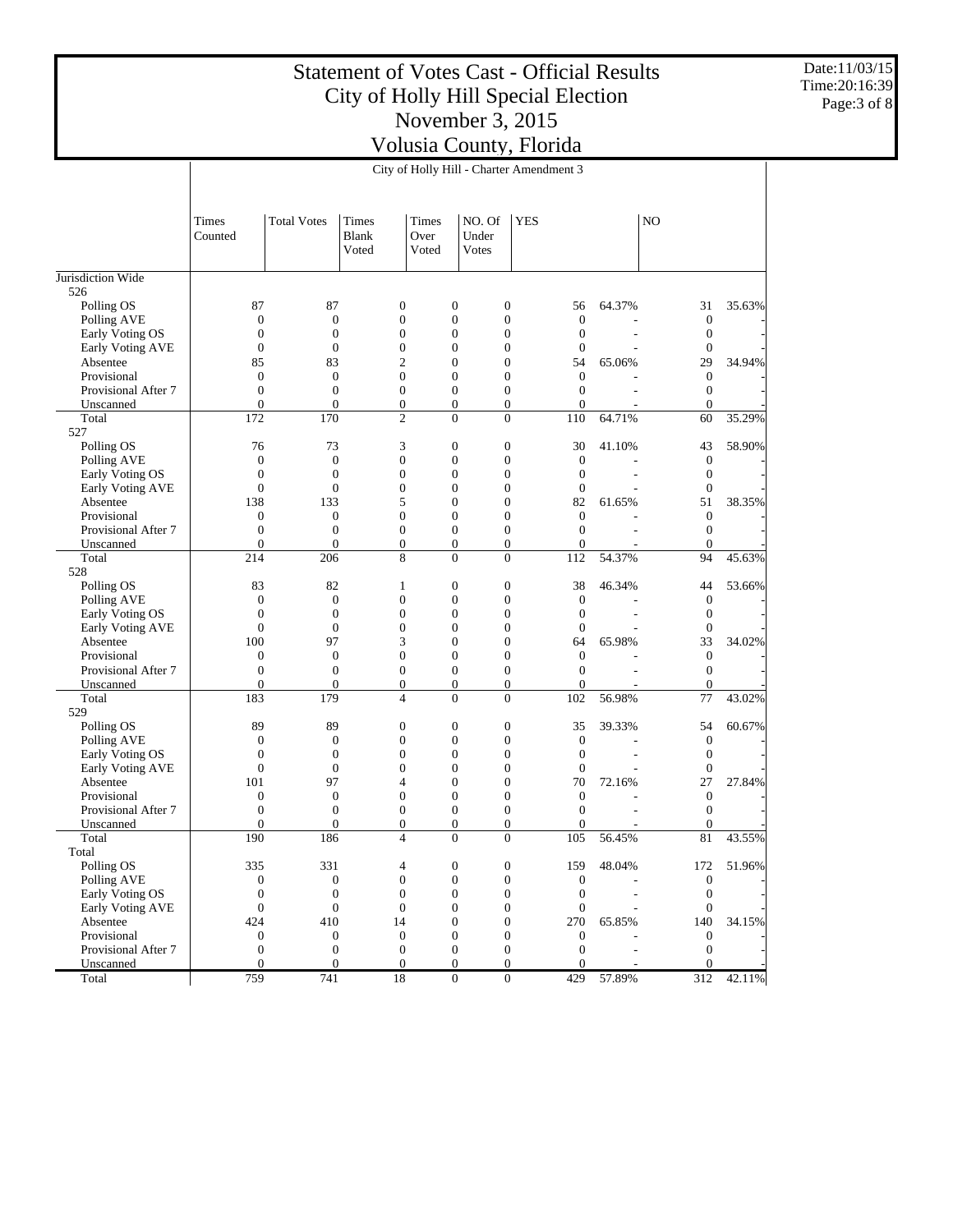Date:11/03/15 Time:20:16:39 Page:4 of 8

|                                |                                      |                                      |                                  |               | City of Holly Hill - Charter Amendment 4 |                                      |                                      |        |                              |        |
|--------------------------------|--------------------------------------|--------------------------------------|----------------------------------|---------------|------------------------------------------|--------------------------------------|--------------------------------------|--------|------------------------------|--------|
|                                | Times                                | <b>Total Votes</b>                   | Times                            | Times         | NO. Of                                   | <b>YES</b>                           |                                      |        | N <sub>O</sub>               |        |
|                                | Counted                              |                                      | <b>Blank</b><br>Voted            | Over<br>Voted | Under<br>Votes                           |                                      |                                      |        |                              |        |
| Jurisdiction Wide              |                                      |                                      |                                  |               |                                          |                                      |                                      |        |                              |        |
| 526                            |                                      |                                      |                                  |               |                                          |                                      |                                      |        |                              |        |
| Polling OS                     | 87                                   | 87                                   | $\mathbf{0}$                     |               | $\boldsymbol{0}$                         | $\boldsymbol{0}$                     | 72                                   | 82.76% | 15                           | 17.24% |
| Polling AVE                    | $\boldsymbol{0}$                     | $\boldsymbol{0}$                     | $\boldsymbol{0}$                 |               | $\mathbf{0}$                             | $\boldsymbol{0}$                     | $\boldsymbol{0}$                     |        | $\mathbf{0}$                 |        |
| Early Voting OS                | $\boldsymbol{0}$                     | $\boldsymbol{0}$                     | $\boldsymbol{0}$                 |               | $\mathbf{0}$                             | $\boldsymbol{0}$                     | $\boldsymbol{0}$                     |        | $\mathbf{0}$                 |        |
| Early Voting AVE               | $\boldsymbol{0}$                     | $\boldsymbol{0}$                     | $\boldsymbol{0}$                 |               | $\mathbf{0}$                             | $\boldsymbol{0}$                     | $\mathbf{0}$                         |        | $\boldsymbol{0}$             |        |
| Absentee                       | 85                                   | 85                                   | $\boldsymbol{0}$                 |               | $\mathbf{0}$                             | $\boldsymbol{0}$                     | 81                                   | 95.29% | 4                            | 4.71%  |
| Provisional                    | $\boldsymbol{0}$                     | $\boldsymbol{0}$                     | $\boldsymbol{0}$                 |               | $\mathbf{0}$                             | $\boldsymbol{0}$                     | $\boldsymbol{0}$                     |        | $\boldsymbol{0}$             |        |
| Provisional After 7            | $\boldsymbol{0}$                     | $\boldsymbol{0}$                     | $\boldsymbol{0}$                 |               | $\mathbf{0}$                             | $\boldsymbol{0}$                     | $\boldsymbol{0}$                     |        | $\boldsymbol{0}$             |        |
| Unscanned                      | $\mathbf{0}$                         | $\mathbf{0}$                         | $\mathbf{0}$                     |               | $\boldsymbol{0}$                         | $\boldsymbol{0}$                     | $\mathbf{0}$                         |        | $\mathbf{0}$                 |        |
| Total                          | 172                                  | 172                                  | $\overline{0}$                   |               | $\overline{0}$                           | $\mathbf{0}$                         | 153                                  | 88.95% | 19                           | 11.05% |
| 527                            |                                      |                                      |                                  |               |                                          |                                      |                                      |        |                              |        |
| Polling OS                     | 76                                   | 75                                   | $\mathbf{1}$                     |               | $\mathbf{0}$                             | $\boldsymbol{0}$                     | 51                                   | 68.00% | 24                           | 32.00% |
| Polling AVE<br>Early Voting OS | $\boldsymbol{0}$<br>$\boldsymbol{0}$ | $\boldsymbol{0}$<br>$\boldsymbol{0}$ | $\boldsymbol{0}$<br>$\mathbf{0}$ |               | $\mathbf{0}$<br>$\mathbf{0}$             | $\boldsymbol{0}$<br>$\boldsymbol{0}$ | $\boldsymbol{0}$<br>$\boldsymbol{0}$ |        | $\mathbf{0}$<br>$\mathbf{0}$ |        |
| <b>Early Voting AVE</b>        | $\boldsymbol{0}$                     | $\boldsymbol{0}$                     | $\mathbf{0}$                     |               | $\mathbf{0}$                             | $\boldsymbol{0}$                     | $\mathbf{0}$                         |        | $\boldsymbol{0}$             |        |
| Absentee                       | 138                                  | 137                                  | $\mathbf{1}$                     |               | $\mathbf{0}$                             | $\boldsymbol{0}$                     | 122                                  | 89.05% | 15                           | 10.95% |
| Provisional                    | $\boldsymbol{0}$                     | $\boldsymbol{0}$                     | $\mathbf{0}$                     |               | $\mathbf{0}$                             | $\boldsymbol{0}$                     | $\boldsymbol{0}$                     |        | $\mathbf{0}$                 |        |
| Provisional After 7            | $\boldsymbol{0}$                     | $\boldsymbol{0}$                     | $\boldsymbol{0}$                 |               | $\mathbf{0}$                             | $\boldsymbol{0}$                     | $\boldsymbol{0}$                     |        | $\boldsymbol{0}$             |        |
| Unscanned                      | $\mathbf{0}$                         | $\mathbf{0}$                         | $\mathbf{0}$                     |               | $\boldsymbol{0}$                         | $\boldsymbol{0}$                     | $\mathbf{0}$                         |        | $\overline{0}$               |        |
| Total                          | 214                                  | 212                                  | $\overline{2}$                   |               | $\overline{0}$                           | $\boldsymbol{0}$                     | 173                                  | 81.60% | 39                           | 18.40% |
| 528                            |                                      |                                      |                                  |               |                                          |                                      |                                      |        |                              |        |
| Polling OS                     | 83                                   | 83                                   | $\mathbf{0}$                     |               | $\mathbf{0}$                             | $\boldsymbol{0}$                     | 65                                   | 78.31% | 18                           | 21.69% |
| Polling AVE                    | $\boldsymbol{0}$                     | $\boldsymbol{0}$                     | $\boldsymbol{0}$                 |               | $\mathbf{0}$                             | $\boldsymbol{0}$                     | $\boldsymbol{0}$                     |        | $\mathbf{0}$                 |        |
| Early Voting OS                | $\boldsymbol{0}$                     | $\boldsymbol{0}$                     | $\mathbf{0}$                     |               | $\mathbf{0}$                             | $\boldsymbol{0}$                     | $\mathbf{0}$                         |        | $\mathbf{0}$                 |        |
| Early Voting AVE               | $\boldsymbol{0}$                     | $\boldsymbol{0}$                     | $\mathbf{0}$                     |               | $\mathbf{0}$                             | $\boldsymbol{0}$                     | $\mathbf{0}$                         |        | $\boldsymbol{0}$             |        |
| Absentee                       | 100                                  | 99                                   | $\mathbf{1}$                     |               | $\mathbf{0}$                             | $\boldsymbol{0}$                     | 89                                   | 89.90% | 10                           | 10.10% |
| Provisional                    | $\boldsymbol{0}$                     | $\boldsymbol{0}$                     | $\mathbf{0}$                     |               | $\mathbf{0}$                             | $\boldsymbol{0}$                     | $\boldsymbol{0}$                     |        | $\mathbf{0}$                 |        |
| Provisional After 7            | $\boldsymbol{0}$                     | $\boldsymbol{0}$                     | $\boldsymbol{0}$                 |               | $\mathbf{0}$                             | $\boldsymbol{0}$                     | $\boldsymbol{0}$                     |        | $\mathbf{0}$                 |        |
| Unscanned                      | $\mathbf{0}$                         | $\mathbf{0}$                         | $\boldsymbol{0}$                 |               | $\boldsymbol{0}$                         | $\boldsymbol{0}$                     | $\mathbf{0}$                         |        | $\overline{0}$               |        |
| Total                          | 183                                  | 182                                  | 1                                |               | $\overline{0}$                           | $\mathbf{0}$                         | 154                                  | 84.62% | 28                           | 15.38% |
| 529                            |                                      |                                      |                                  |               |                                          |                                      |                                      |        |                              |        |
| Polling OS                     | 89                                   | 89                                   | $\mathbf{0}$                     |               | $\mathbf{0}$                             | $\boldsymbol{0}$                     | 68                                   | 76.40% | 21                           | 23.60% |
| Polling AVE                    | $\boldsymbol{0}$                     | $\boldsymbol{0}$                     | $\boldsymbol{0}$                 |               | $\mathbf{0}$                             | $\boldsymbol{0}$                     | $\boldsymbol{0}$                     |        | $\mathbf{0}$                 |        |
| Early Voting OS                | $\boldsymbol{0}$                     | $\boldsymbol{0}$                     | $\mathbf{0}$                     |               | $\mathbf{0}$                             | $\boldsymbol{0}$                     | $\boldsymbol{0}$                     |        | $\mathbf{0}$                 |        |
| <b>Early Voting AVE</b>        | $\boldsymbol{0}$                     | $\boldsymbol{0}$                     | $\mathbf{0}$                     |               | $\mathbf{0}$                             | $\boldsymbol{0}$                     | $\mathbf{0}$                         |        | $\boldsymbol{0}$             |        |
| Absentee                       | 101                                  | 100                                  | $\mathbf{1}$                     |               | $\mathbf{0}$                             | $\boldsymbol{0}$                     | 92                                   | 92.00% | 8                            | 8.00%  |
| Provisional                    | $\boldsymbol{0}$                     | $\boldsymbol{0}$                     | $\mathbf{0}$                     |               | $\mathbf{0}$                             | $\boldsymbol{0}$                     | $\boldsymbol{0}$                     |        | $\boldsymbol{0}$             |        |
| Provisional After 7            | $\boldsymbol{0}$                     | $\boldsymbol{0}$                     | $\mathbf{0}$                     |               | $\mathbf{0}$                             | $\boldsymbol{0}$                     | $\boldsymbol{0}$                     |        | $\boldsymbol{0}$             |        |
| Unscanned                      | $\overline{0}$                       | $\Omega$                             | $\mathbf{0}$                     |               | $\mathbf{0}$                             | $\boldsymbol{0}$                     | $\overline{0}$                       |        | $\overline{0}$               |        |
| Total                          | 190                                  | 189                                  | 1                                |               | $\overline{0}$                           | $\boldsymbol{0}$                     | 160                                  | 84.66% | 29                           | 15.34% |
| Total                          |                                      |                                      |                                  |               |                                          |                                      |                                      |        |                              |        |
| Polling OS<br>Polling AVE      | 335<br>$\boldsymbol{0}$              | 334<br>$\boldsymbol{0}$              | 1<br>$\boldsymbol{0}$            |               | $\bf{0}$<br>$\boldsymbol{0}$             | 0<br>$\boldsymbol{0}$                | 256<br>$\boldsymbol{0}$              | 76.65% | 78<br>$\boldsymbol{0}$       | 23.35% |
| Early Voting OS                | $\boldsymbol{0}$                     | $\boldsymbol{0}$                     | $\boldsymbol{0}$                 |               | $\mathbf{0}$                             | $\boldsymbol{0}$                     | $\boldsymbol{0}$                     |        | $\mathbf{0}$                 |        |
| Early Voting AVE               | $\mathbf{0}$                         | $\mathbf{0}$                         | $\boldsymbol{0}$                 |               | $\boldsymbol{0}$                         | $\boldsymbol{0}$                     | $\boldsymbol{0}$                     |        | $\boldsymbol{0}$             |        |
| Absentee                       | 424                                  | 421                                  | 3                                |               | $\boldsymbol{0}$                         | $\boldsymbol{0}$                     | 384                                  | 91.21% | 37                           | 8.79%  |
| Provisional                    | $\mathbf{0}$                         | $\boldsymbol{0}$                     | $\boldsymbol{0}$                 |               | $\boldsymbol{0}$                         | $\boldsymbol{0}$                     | $\boldsymbol{0}$                     |        | $\mathbf{0}$                 |        |
| Provisional After 7            | $\boldsymbol{0}$                     | $\mathbf{0}$                         | $\boldsymbol{0}$                 |               | $\boldsymbol{0}$                         | $\boldsymbol{0}$                     | $\boldsymbol{0}$                     |        | $\mathbf{0}$                 |        |
| Unscanned                      | $\overline{0}$                       | $\mathbf{0}$                         | $\boldsymbol{0}$                 |               | $\boldsymbol{0}$                         | $\overline{0}$                       | $\mathbf{0}$                         |        | $\mathbf{0}$                 |        |
| Total                          | 759                                  | 755                                  | $\overline{4}$                   |               | $\overline{0}$                           | $\boldsymbol{0}$                     | 640                                  | 84.77% | 115                          | 15.23% |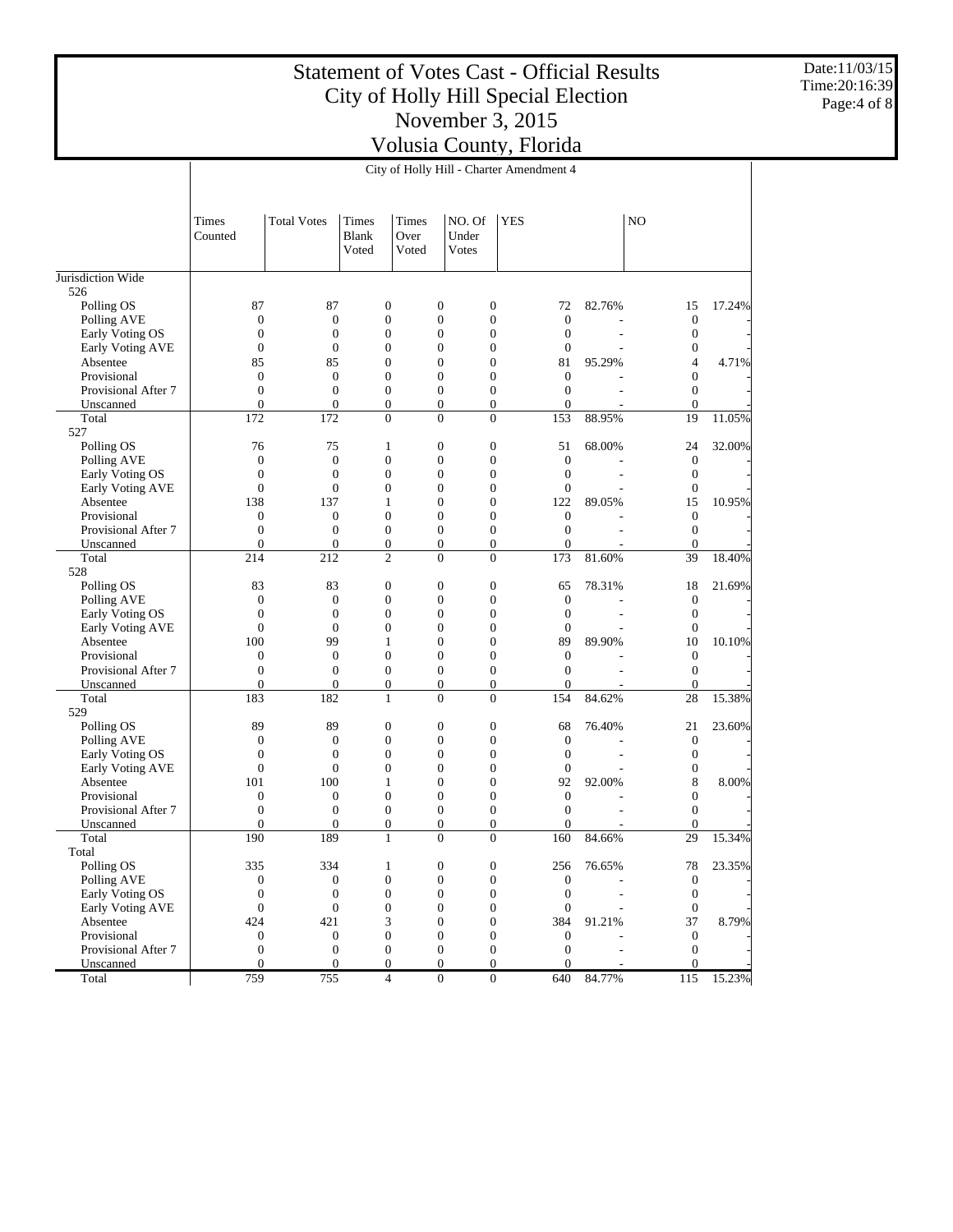Date:11/03/15 Time:20:16:39 Page:5 of 8

|                                |                  |                        |                                |                        | City of Holly Hill - Charter Amendment 5 |                  |                  |        |                       |        |
|--------------------------------|------------------|------------------------|--------------------------------|------------------------|------------------------------------------|------------------|------------------|--------|-----------------------|--------|
|                                |                  |                        |                                |                        |                                          |                  |                  |        |                       |        |
|                                | Times<br>Counted | <b>Total Votes</b>     | Times<br><b>Blank</b><br>Voted | Times<br>Over<br>Voted | NO. Of<br>Under<br>Votes                 | <b>YES</b>       |                  |        | N <sub>O</sub>        |        |
| Jurisdiction Wide              |                  |                        |                                |                        |                                          |                  |                  |        |                       |        |
| 526                            |                  |                        |                                |                        |                                          |                  |                  |        |                       |        |
| Polling OS                     | 87               | 87                     | $\mathbf{0}$                   |                        | $\mathbf{0}$                             | $\boldsymbol{0}$ | 55               | 63.22% | 32                    | 36.78% |
| Polling AVE                    | $\boldsymbol{0}$ | $\boldsymbol{0}$       | $\boldsymbol{0}$               |                        | $\mathbf{0}$                             | $\boldsymbol{0}$ | $\boldsymbol{0}$ |        | $\mathbf{0}$          |        |
| Early Voting OS                | $\boldsymbol{0}$ | $\boldsymbol{0}$       | $\boldsymbol{0}$               |                        | $\mathbf{0}$                             | $\boldsymbol{0}$ | $\boldsymbol{0}$ |        | $\mathbf{0}$          |        |
| Early Voting AVE               | $\boldsymbol{0}$ | $\boldsymbol{0}$       | $\mathbf{0}$                   |                        | $\mathbf{0}$                             | $\boldsymbol{0}$ | $\mathbf{0}$     |        | $\mathbf{0}$          |        |
| Absentee                       | 85               | 85                     | $\boldsymbol{0}$               |                        | $\mathbf{0}$                             | $\boldsymbol{0}$ | 38               | 44.71% | 47                    | 55.29% |
| Provisional                    | $\boldsymbol{0}$ | $\boldsymbol{0}$       | $\boldsymbol{0}$               |                        | $\mathbf{0}$                             | $\boldsymbol{0}$ | $\boldsymbol{0}$ |        | $\mathbf{0}$          |        |
| Provisional After 7            | $\boldsymbol{0}$ | $\boldsymbol{0}$       | $\boldsymbol{0}$               |                        | $\mathbf{0}$                             | $\boldsymbol{0}$ | $\boldsymbol{0}$ |        | $\boldsymbol{0}$      |        |
| Unscanned                      | $\mathbf{0}$     | $\mathbf{0}$           | $\overline{0}$                 |                        | $\boldsymbol{0}$                         | $\boldsymbol{0}$ | $\mathbf{0}$     |        | $\overline{0}$        |        |
| Total                          | 172              | 172                    | $\mathbf{0}$                   |                        | $\overline{0}$                           | $\mathbf{0}$     | 93               | 54.07% | 79                    | 45.93% |
| 527                            |                  |                        |                                |                        |                                          |                  |                  |        |                       |        |
| Polling OS                     | 76               | 74                     | $\overline{c}$                 |                        | $\mathbf{0}$                             | $\boldsymbol{0}$ | 32               | 43.24% | 42                    | 56.76% |
| Polling AVE                    | $\boldsymbol{0}$ | $\boldsymbol{0}$       | $\boldsymbol{0}$               |                        | $\mathbf{0}$                             | $\boldsymbol{0}$ | $\boldsymbol{0}$ |        | $\mathbf{0}$          |        |
| Early Voting OS                | $\boldsymbol{0}$ | $\boldsymbol{0}$       | $\mathbf{0}$                   |                        | $\mathbf{0}$                             | $\boldsymbol{0}$ | $\boldsymbol{0}$ |        | $\mathbf{0}$          |        |
| <b>Early Voting AVE</b>        | $\boldsymbol{0}$ | $\boldsymbol{0}$       | $\boldsymbol{0}$               |                        | $\mathbf{0}$                             | $\boldsymbol{0}$ | $\mathbf{0}$     |        | $\mathbf{0}$          |        |
| Absentee                       | 138              | 134                    | $\overline{4}$                 |                        | $\mathbf{0}$                             | $\boldsymbol{0}$ | 76               | 56.72% | 58                    | 43.28% |
| Provisional                    | $\boldsymbol{0}$ | $\boldsymbol{0}$       | $\mathbf{0}$                   |                        | $\mathbf{0}$                             | $\boldsymbol{0}$ | $\boldsymbol{0}$ |        | $\mathbf{0}$          |        |
| Provisional After 7            | $\boldsymbol{0}$ | $\boldsymbol{0}$       | $\boldsymbol{0}$               |                        | $\mathbf{0}$                             | $\boldsymbol{0}$ | $\boldsymbol{0}$ |        | $\boldsymbol{0}$      |        |
| Unscanned                      | $\mathbf{0}$     | $\mathbf{0}$           | $\boldsymbol{0}$               |                        | $\boldsymbol{0}$<br>$\overline{0}$       | $\boldsymbol{0}$ | $\overline{0}$   |        | $\overline{0}$<br>100 | 48.08% |
| Total                          | 214              | 208                    | 6                              |                        |                                          | $\boldsymbol{0}$ | 108              | 51.92% |                       |        |
| 528<br>Polling OS              | 83               |                        | $\mathbf{0}$                   |                        | $\mathbf{0}$                             | $\boldsymbol{0}$ | 34               |        | 49                    |        |
|                                | $\boldsymbol{0}$ | 83<br>$\boldsymbol{0}$ | $\boldsymbol{0}$               |                        | $\mathbf{0}$                             | $\boldsymbol{0}$ | $\boldsymbol{0}$ | 40.96% | $\mathbf{0}$          | 59.04% |
| Polling AVE<br>Early Voting OS | $\boldsymbol{0}$ | $\boldsymbol{0}$       | $\boldsymbol{0}$               |                        | $\mathbf{0}$                             | $\boldsymbol{0}$ | $\boldsymbol{0}$ |        | $\mathbf{0}$          |        |
| Early Voting AVE               | $\boldsymbol{0}$ | $\boldsymbol{0}$       | $\mathbf{0}$                   |                        | $\boldsymbol{0}$                         | $\boldsymbol{0}$ | $\mathbf{0}$     |        | $\boldsymbol{0}$      |        |
| Absentee                       | 100              | 100                    | $\mathbf{0}$                   |                        | $\mathbf{0}$                             | $\boldsymbol{0}$ | 49               | 49.00% | 51                    | 51.00% |
| Provisional                    | $\boldsymbol{0}$ | $\boldsymbol{0}$       | $\boldsymbol{0}$               |                        | $\mathbf{0}$                             | $\boldsymbol{0}$ | $\boldsymbol{0}$ |        | $\mathbf{0}$          |        |
| Provisional After 7            | $\boldsymbol{0}$ | $\boldsymbol{0}$       | $\boldsymbol{0}$               |                        | $\mathbf{0}$                             | $\boldsymbol{0}$ | $\boldsymbol{0}$ |        | $\mathbf{0}$          |        |
| Unscanned                      | $\mathbf{0}$     | $\mathbf{0}$           | $\mathbf{0}$                   |                        | $\boldsymbol{0}$                         | $\boldsymbol{0}$ | $\boldsymbol{0}$ |        | $\overline{0}$        |        |
| Total                          | 183              | 183                    | $\mathbf{0}$                   |                        | $\Omega$                                 | $\mathbf{0}$     | 83               | 45.36% | 100                   | 54.64% |
| 529                            |                  |                        |                                |                        |                                          |                  |                  |        |                       |        |
| Polling OS                     | 89               | 89                     | $\mathbf{0}$                   |                        | $\boldsymbol{0}$                         | $\boldsymbol{0}$ | 30               | 33.71% | 59                    | 66.29% |
| Polling AVE                    | $\boldsymbol{0}$ | $\boldsymbol{0}$       | $\boldsymbol{0}$               |                        | $\mathbf{0}$                             | $\boldsymbol{0}$ | $\boldsymbol{0}$ |        | $\mathbf{0}$          |        |
| Early Voting OS                | $\boldsymbol{0}$ | $\boldsymbol{0}$       | $\mathbf{0}$                   |                        | $\mathbf{0}$                             | $\boldsymbol{0}$ | $\boldsymbol{0}$ |        | $\mathbf{0}$          |        |
| Early Voting AVE               | $\boldsymbol{0}$ | $\boldsymbol{0}$       | $\boldsymbol{0}$               |                        | $\mathbf{0}$                             | $\boldsymbol{0}$ | $\mathbf{0}$     |        | $\boldsymbol{0}$      |        |
| Absentee                       | 101              | 99                     | $\overline{2}$                 |                        | $\mathbf{0}$                             | $\boldsymbol{0}$ | 55               | 55.56% | 44                    | 44.44% |
| Provisional                    | $\boldsymbol{0}$ | $\boldsymbol{0}$       | $\mathbf{0}$                   |                        | $\mathbf{0}$                             | $\boldsymbol{0}$ | $\boldsymbol{0}$ |        | $\mathbf{0}$          |        |
| Provisional After 7            | $\boldsymbol{0}$ | $\boldsymbol{0}$       | $\boldsymbol{0}$               |                        | $\mathbf{0}$                             | $\boldsymbol{0}$ | $\boldsymbol{0}$ |        | $\boldsymbol{0}$      |        |
| Unscanned                      | $\overline{0}$   | $\Omega$               | $\mathbf{0}$                   |                        | $\mathbf{0}$                             | $\boldsymbol{0}$ | $\mathbf{0}$     |        | $\overline{0}$        |        |
| Total                          | 190              | 188                    | $\overline{2}$                 |                        | $\overline{0}$                           | $\boldsymbol{0}$ | 85               | 45.21% | 103                   | 54.79% |
| Total                          |                  |                        |                                |                        |                                          |                  |                  |        |                       |        |
| Polling OS                     | 335              | 333                    | 2                              |                        | $\bf{0}$                                 | 0                | 151              | 45.35% | 182                   | 54.65% |
| Polling AVE                    | $\boldsymbol{0}$ | $\boldsymbol{0}$       | $\boldsymbol{0}$               |                        | $\boldsymbol{0}$                         | $\boldsymbol{0}$ | $\boldsymbol{0}$ |        | $\mathbf{0}$          |        |
| Early Voting OS                | $\boldsymbol{0}$ | $\boldsymbol{0}$       | $\boldsymbol{0}$               |                        | $\mathbf{0}$                             | $\boldsymbol{0}$ | $\boldsymbol{0}$ |        | $\mathbf{0}$          |        |
| Early Voting AVE               | $\mathbf{0}$     | $\mathbf{0}$           | $\boldsymbol{0}$               |                        | $\boldsymbol{0}$                         | $\boldsymbol{0}$ | $\boldsymbol{0}$ |        | $\mathbf{0}$          |        |
| Absentee                       | 424              | 418                    | 6                              |                        | $\boldsymbol{0}$                         | $\boldsymbol{0}$ | 218              | 52.15% | 200                   | 47.85% |
| Provisional                    | $\mathbf{0}$     | $\boldsymbol{0}$       | $\boldsymbol{0}$               |                        | $\boldsymbol{0}$                         | $\boldsymbol{0}$ | $\boldsymbol{0}$ |        | $\mathbf{0}$          |        |
| Provisional After 7            | $\boldsymbol{0}$ | $\mathbf{0}$           | $\boldsymbol{0}$               |                        | $\boldsymbol{0}$                         | $\boldsymbol{0}$ | $\boldsymbol{0}$ |        | $\mathbf{0}$          |        |
| Unscanned                      | $\mathbf{0}$     | $\mathbf{0}$           | $\boldsymbol{0}$               |                        | $\mathbf{0}$                             | $\overline{0}$   | $\Omega$         |        | $\mathbf{0}$          |        |
| Total                          | 759              | 751                    | 8                              |                        | $\overline{0}$                           | $\boldsymbol{0}$ | 369              | 49.13% | 382                   | 50.87% |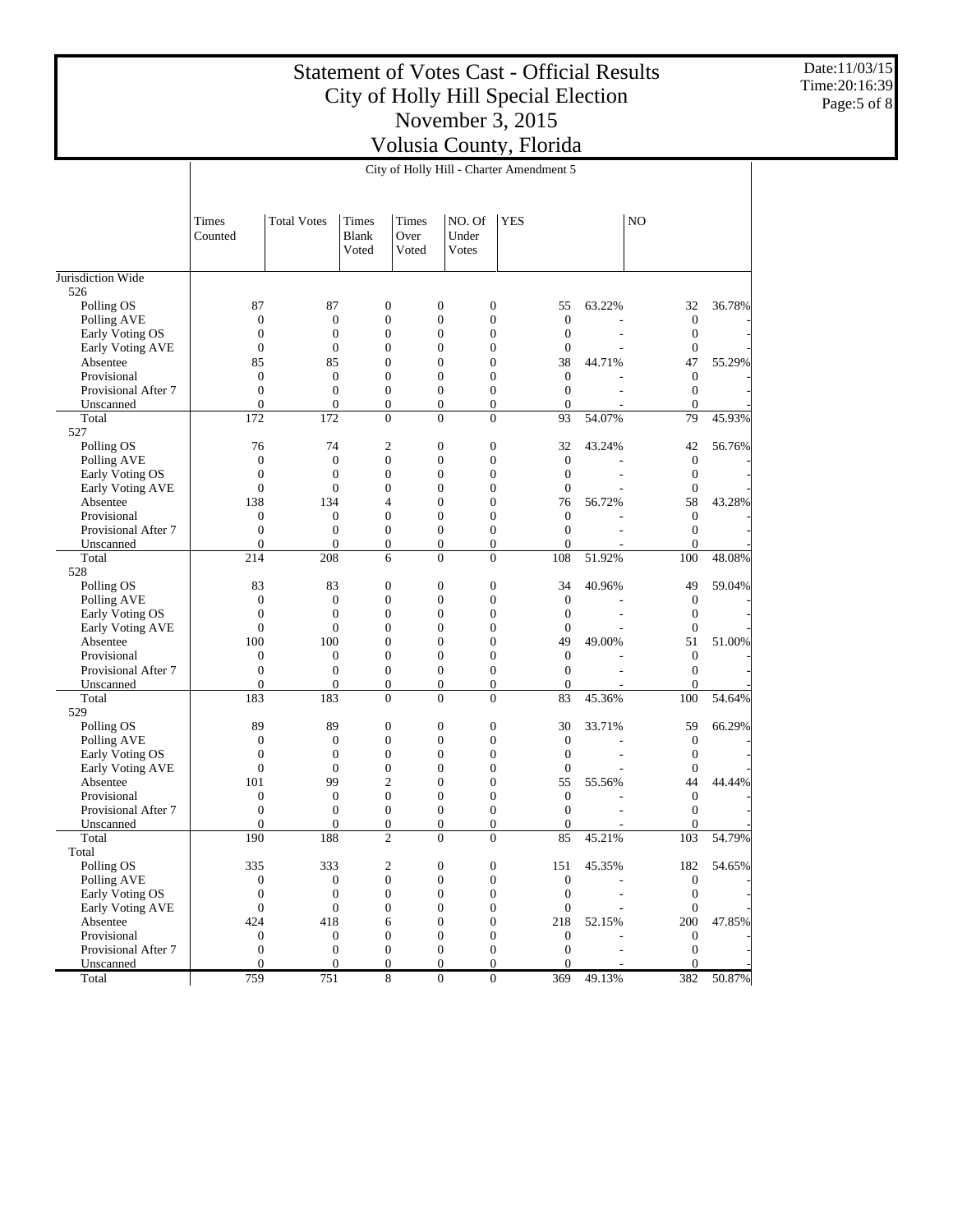Date:11/03/15 Time:20:16:39 Page:6 of 8

|                                |                        |                        |                                  |                        |                                                  | City of Holly Hill - Charter Amendment 6 |                        |        |                    |        |
|--------------------------------|------------------------|------------------------|----------------------------------|------------------------|--------------------------------------------------|------------------------------------------|------------------------|--------|--------------------|--------|
|                                |                        |                        |                                  |                        |                                                  |                                          |                        |        |                    |        |
|                                | Times<br>Counted       | <b>Total Votes</b>     | Times<br><b>Blank</b><br>Voted   | Times<br>Over<br>Voted | NO. Of<br>Under<br>Votes                         | <b>YES</b>                               |                        |        | N <sub>O</sub>     |        |
| Jurisdiction Wide              |                        |                        |                                  |                        |                                                  |                                          |                        |        |                    |        |
| 526                            |                        |                        |                                  |                        |                                                  |                                          |                        |        |                    |        |
| Polling OS                     | 87                     | 87                     | $\mathbf{0}$                     |                        | $\boldsymbol{0}$<br>$\boldsymbol{0}$             |                                          | 45                     | 51.72% | 42                 | 48.28% |
| Polling AVE                    | $\boldsymbol{0}$       | $\boldsymbol{0}$       | $\boldsymbol{0}$                 |                        | $\mathbf{0}$                                     | $\boldsymbol{0}$                         | $\boldsymbol{0}$       |        | $\mathbf{0}$       |        |
| Early Voting OS                | $\boldsymbol{0}$       | $\boldsymbol{0}$       | $\boldsymbol{0}$                 |                        | $\mathbf{0}$                                     | $\boldsymbol{0}$                         | $\boldsymbol{0}$       |        | $\mathbf{0}$       |        |
| Early Voting AVE               | $\boldsymbol{0}$       | $\boldsymbol{0}$       | $\boldsymbol{0}$                 |                        | $\mathbf{0}$                                     | $\boldsymbol{0}$                         | $\mathbf{0}$           |        | $\boldsymbol{0}$   |        |
| Absentee                       | 85                     | 83                     | $\overline{2}$                   |                        | $\mathbf{0}$                                     | $\boldsymbol{0}$                         | 22                     | 26.51% | 61                 | 73.49% |
| Provisional                    | $\boldsymbol{0}$       | $\boldsymbol{0}$       | $\boldsymbol{0}$                 |                        | $\mathbf{0}$                                     | $\boldsymbol{0}$                         | $\boldsymbol{0}$       |        | $\boldsymbol{0}$   |        |
| Provisional After 7            | $\boldsymbol{0}$       | $\boldsymbol{0}$       | $\boldsymbol{0}$                 |                        | $\mathbf{0}$                                     | $\boldsymbol{0}$                         | $\boldsymbol{0}$       |        | $\mathbf{0}$       |        |
| Unscanned                      | $\mathbf{0}$           | $\mathbf{0}$           | $\boldsymbol{0}$                 |                        | $\boldsymbol{0}$                                 | $\boldsymbol{0}$                         | $\mathbf{0}$           |        | $\overline{0}$     |        |
| Total<br>527                   | 172                    | 170                    | $\overline{2}$                   |                        | $\overline{0}$                                   | $\mathbf{0}$                             | 67                     | 39.41% | 103                | 60.59% |
| Polling OS                     | 76                     | 76                     | $\mathbf{0}$                     |                        | $\mathbf{0}$<br>$\boldsymbol{0}$                 |                                          | 21                     | 27.63% | 55                 | 72.37% |
| Polling AVE                    | $\boldsymbol{0}$       | $\boldsymbol{0}$       | $\boldsymbol{0}$                 |                        | $\mathbf{0}$                                     | $\boldsymbol{0}$                         | $\boldsymbol{0}$       |        | $\mathbf{0}$       |        |
| Early Voting OS                | $\boldsymbol{0}$       | $\boldsymbol{0}$       | $\mathbf{0}$                     |                        | $\mathbf{0}$                                     | $\boldsymbol{0}$                         | $\boldsymbol{0}$       |        | $\mathbf{0}$       |        |
| <b>Early Voting AVE</b>        | $\boldsymbol{0}$       | $\boldsymbol{0}$       | $\boldsymbol{0}$                 |                        | $\mathbf{0}$                                     | $\boldsymbol{0}$                         | $\mathbf{0}$           |        | $\boldsymbol{0}$   |        |
| Absentee                       | 138                    | 137                    | $\mathbf{1}$                     |                        | $\mathbf{0}$                                     | $\boldsymbol{0}$                         | 41                     | 29.93% | 96                 | 70.07% |
| Provisional                    | $\boldsymbol{0}$       | $\boldsymbol{0}$       | $\mathbf{0}$                     |                        | $\mathbf{0}$                                     | $\boldsymbol{0}$                         | $\boldsymbol{0}$       |        | $\mathbf{0}$       |        |
| Provisional After 7            | $\boldsymbol{0}$       | $\boldsymbol{0}$       | $\boldsymbol{0}$                 |                        | $\mathbf{0}$                                     | $\boldsymbol{0}$                         | $\boldsymbol{0}$       |        | $\boldsymbol{0}$   |        |
| Unscanned                      | $\mathbf{0}$           | $\mathbf{0}$           | $\mathbf{0}$                     |                        | $\boldsymbol{0}$                                 | $\boldsymbol{0}$                         | $\boldsymbol{0}$       |        | $\overline{0}$     |        |
| Total                          | 214                    | 213                    | 1                                |                        | $\overline{0}$                                   | $\boldsymbol{0}$                         | 62                     | 29.11% | 151                | 70.89% |
| 528                            |                        |                        |                                  |                        |                                                  |                                          |                        |        |                    |        |
| Polling OS                     | 83                     | 83                     | $\mathbf{0}$                     |                        | $\mathbf{0}$<br>$\boldsymbol{0}$                 |                                          | 28                     | 33.73% | 55                 | 66.27% |
| Polling AVE                    | $\boldsymbol{0}$       | $\boldsymbol{0}$       | $\boldsymbol{0}$                 |                        | $\mathbf{0}$                                     | $\boldsymbol{0}$                         | $\boldsymbol{0}$       |        | $\mathbf{0}$       |        |
| Early Voting OS                | $\boldsymbol{0}$       | $\boldsymbol{0}$       | $\mathbf{0}$                     |                        | $\mathbf{0}$                                     | $\boldsymbol{0}$                         | $\boldsymbol{0}$       |        | $\mathbf{0}$       |        |
| Early Voting AVE               | $\boldsymbol{0}$       | $\boldsymbol{0}$       | $\mathbf{0}$                     |                        | $\mathbf{0}$                                     | $\boldsymbol{0}$                         | $\mathbf{0}$           |        | $\boldsymbol{0}$   |        |
| Absentee                       | 100                    | 99                     | $\mathbf{1}$                     |                        | $\mathbf{0}$                                     | $\boldsymbol{0}$                         | 34                     | 34.34% | 65                 | 65.66% |
| Provisional                    | $\boldsymbol{0}$       | $\boldsymbol{0}$       | $\mathbf{0}$                     |                        | $\mathbf{0}$                                     | $\boldsymbol{0}$                         | $\boldsymbol{0}$       |        | $\mathbf{0}$       |        |
| Provisional After 7            | $\boldsymbol{0}$       | $\boldsymbol{0}$       | $\boldsymbol{0}$                 |                        | $\mathbf{0}$                                     | $\boldsymbol{0}$                         | $\boldsymbol{0}$       |        | $\mathbf{0}$       |        |
| Unscanned                      | $\mathbf{0}$           | $\mathbf{0}$           | $\mathbf{0}$                     |                        | $\boldsymbol{0}$                                 | $\boldsymbol{0}$                         | $\boldsymbol{0}$       |        | $\overline{0}$     |        |
| Total                          | 183                    | 182                    | 1                                |                        | $\Omega$                                         | $\mathbf{0}$                             | 62                     | 34.07% | 120                | 65.93% |
| 529                            |                        |                        |                                  |                        |                                                  |                                          |                        |        |                    |        |
| Polling OS                     | 89<br>$\boldsymbol{0}$ | 88<br>$\boldsymbol{0}$ | $\mathbf{1}$<br>$\boldsymbol{0}$ |                        | $\mathbf{0}$<br>$\boldsymbol{0}$<br>$\mathbf{0}$ | $\boldsymbol{0}$                         | 26<br>$\boldsymbol{0}$ | 29.55% | 62<br>$\mathbf{0}$ | 70.45% |
| Polling AVE<br>Early Voting OS | $\boldsymbol{0}$       | $\boldsymbol{0}$       | $\mathbf{0}$                     |                        | $\mathbf{0}$                                     | $\boldsymbol{0}$                         | $\boldsymbol{0}$       |        | $\mathbf{0}$       |        |
| <b>Early Voting AVE</b>        | $\boldsymbol{0}$       | $\boldsymbol{0}$       | $\boldsymbol{0}$                 |                        | $\mathbf{0}$                                     | $\boldsymbol{0}$                         | $\boldsymbol{0}$       |        | $\boldsymbol{0}$   |        |
| Absentee                       | 101                    | 98                     | 3                                |                        | $\mathbf{0}$                                     | $\boldsymbol{0}$                         | 29                     | 29.59% | 69                 | 70.41% |
| Provisional                    | $\boldsymbol{0}$       | $\boldsymbol{0}$       | $\mathbf{0}$                     |                        | $\mathbf{0}$                                     | $\boldsymbol{0}$                         | $\boldsymbol{0}$       |        | $\mathbf{0}$       |        |
| Provisional After 7            | $\boldsymbol{0}$       | $\boldsymbol{0}$       | $\boldsymbol{0}$                 |                        | $\mathbf{0}$                                     | $\boldsymbol{0}$                         | $\boldsymbol{0}$       |        | $\mathbf{0}$       |        |
| Unscanned                      | $\overline{0}$         | $\Omega$               | $\mathbf{0}$                     |                        | $\mathbf{0}$                                     | $\boldsymbol{0}$                         | $\overline{0}$         |        | $\overline{0}$     |        |
| Total                          | 190                    | 186                    | $\overline{4}$                   |                        | $\mathbf{0}$<br>$\boldsymbol{0}$                 |                                          | 55                     | 29.57% | 131                | 70.43% |
| Total                          |                        |                        |                                  |                        |                                                  |                                          |                        |        |                    |        |
| Polling OS                     | 335                    | 334                    | 1                                |                        | $\bf{0}$                                         | 0                                        | 120                    | 35.93% | 214                | 64.07% |
| Polling AVE                    | $\boldsymbol{0}$       | $\boldsymbol{0}$       | $\boldsymbol{0}$                 |                        | $\boldsymbol{0}$                                 | $\boldsymbol{0}$                         | $\boldsymbol{0}$       |        | $\boldsymbol{0}$   |        |
| Early Voting OS                | $\boldsymbol{0}$       | $\boldsymbol{0}$       | $\boldsymbol{0}$                 |                        | $\mathbf{0}$                                     | $\boldsymbol{0}$                         | $\boldsymbol{0}$       |        | $\mathbf{0}$       |        |
| Early Voting AVE               | $\mathbf{0}$           | $\mathbf{0}$           | $\boldsymbol{0}$                 |                        | $\boldsymbol{0}$                                 | $\boldsymbol{0}$                         | $\boldsymbol{0}$       |        | $\mathbf{0}$       |        |
| Absentee                       | 424                    | 417                    | 7                                |                        | $\boldsymbol{0}$                                 | $\boldsymbol{0}$                         | 126                    | 30.22% | 291                | 69.78% |
| Provisional                    | $\mathbf{0}$           | $\boldsymbol{0}$       | $\boldsymbol{0}$                 |                        | $\boldsymbol{0}$                                 | $\boldsymbol{0}$                         | $\boldsymbol{0}$       |        | $\mathbf{0}$       |        |
| Provisional After 7            | $\boldsymbol{0}$       | $\mathbf{0}$           | $\boldsymbol{0}$                 |                        | $\boldsymbol{0}$                                 | $\boldsymbol{0}$                         | $\boldsymbol{0}$       |        | $\mathbf{0}$       |        |
| Unscanned                      | $\mathbf{0}$           | $\mathbf{0}$           | $\boldsymbol{0}$                 |                        | $\mathbf{0}$                                     | $\overline{0}$                           | $\mathbf{0}$           |        | $\mathbf{0}$       |        |
| Total                          | 759                    | 751                    | 8                                |                        | $\overline{0}$<br>$\boldsymbol{0}$               |                                          | 246                    | 32.76% | 505                | 67.24% |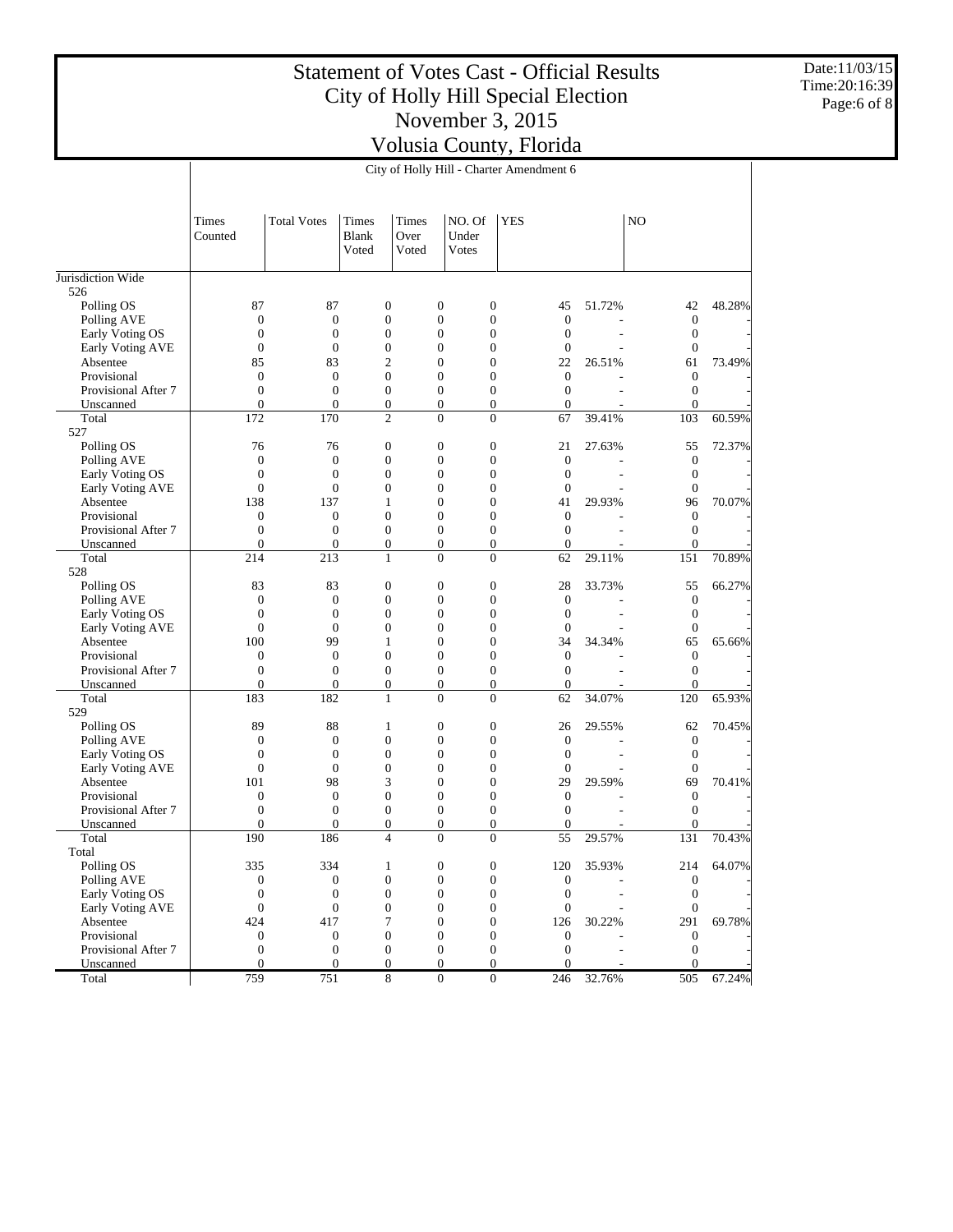Date:11/03/15 Time:20:16:39 Page:7 of 8

|                           |                                    | City of Holly Hill - Charter Amendment 7 |                                      |                                      |                                      |                                |                          |                                      |        |  |  |
|---------------------------|------------------------------------|------------------------------------------|--------------------------------------|--------------------------------------|--------------------------------------|--------------------------------|--------------------------|--------------------------------------|--------|--|--|
|                           |                                    |                                          |                                      |                                      |                                      |                                |                          |                                      |        |  |  |
|                           | Times<br>Counted                   | <b>Total Votes</b>                       | Times<br><b>Blank</b><br>Voted       | Times<br>Over<br>Voted               | NO. Of<br>Under<br><b>Votes</b>      | <b>YES</b>                     |                          | N <sub>O</sub>                       |        |  |  |
|                           |                                    |                                          |                                      |                                      |                                      |                                |                          |                                      |        |  |  |
| Jurisdiction Wide         |                                    |                                          |                                      |                                      |                                      |                                |                          |                                      |        |  |  |
| 526                       | 87                                 | 84                                       | 3                                    | $\mathbf{0}$                         |                                      | 56                             | 66.67%                   |                                      |        |  |  |
| Polling OS<br>Polling AVE | $\boldsymbol{0}$                   | $\boldsymbol{0}$                         | $\boldsymbol{0}$                     | $\boldsymbol{0}$                     | 0<br>$\boldsymbol{0}$                | $\mathbf{0}$                   |                          | 28<br>$\boldsymbol{0}$               | 33.33% |  |  |
| Early Voting OS           | $\boldsymbol{0}$                   | $\mathbf{0}$                             | $\boldsymbol{0}$                     | $\mathbf{0}$                         | $\boldsymbol{0}$                     | $\mathbf{0}$                   | ÷,                       | $\boldsymbol{0}$                     |        |  |  |
| Early Voting AVE          | $\boldsymbol{0}$                   | $\mathbf{0}$                             | $\boldsymbol{0}$                     | $\boldsymbol{0}$                     | $\boldsymbol{0}$                     | $\boldsymbol{0}$               |                          | $\boldsymbol{0}$                     |        |  |  |
| Absentee                  | 85                                 | 81                                       | $\overline{4}$                       | $\boldsymbol{0}$                     | $\boldsymbol{0}$                     | 55                             | 67.90%                   | 26                                   | 32.10% |  |  |
| Provisional               | $\boldsymbol{0}$                   | $\boldsymbol{0}$                         | $\boldsymbol{0}$                     | $\boldsymbol{0}$                     | $\mathbf{0}$                         | $\mathbf{0}$                   |                          | $\boldsymbol{0}$                     |        |  |  |
| Provisional After 7       | $\boldsymbol{0}$                   | $\boldsymbol{0}$                         | $\boldsymbol{0}$                     | $\boldsymbol{0}$                     | $\boldsymbol{0}$                     | $\mathbf{0}$                   |                          | $\boldsymbol{0}$                     |        |  |  |
| Unscanned                 | $\overline{0}$                     | $\mathbf{0}$                             | $\boldsymbol{0}$                     | $\mathbf{0}$                         | $\boldsymbol{0}$                     | $\overline{0}$                 |                          | $\boldsymbol{0}$                     |        |  |  |
| Total                     | 172                                | 165                                      | $\overline{7}$                       | $\overline{0}$                       | $\overline{0}$                       | 111                            | 67.27%                   | 54                                   | 32.73% |  |  |
| 527                       |                                    |                                          |                                      |                                      |                                      |                                |                          |                                      |        |  |  |
| Polling OS                | 76                                 | 72                                       | 4                                    | $\mathbf{0}$                         | $\boldsymbol{0}$                     | 30                             | 41.67%                   | 42                                   | 58.33% |  |  |
| Polling AVE               | $\boldsymbol{0}$                   | $\mathbf{0}$                             | $\boldsymbol{0}$                     | $\boldsymbol{0}$                     | $\boldsymbol{0}$                     | $\mathbf{0}$                   |                          | $\boldsymbol{0}$                     |        |  |  |
| Early Voting OS           | $\boldsymbol{0}$                   | $\mathbf{0}$                             | $\boldsymbol{0}$                     | $\mathbf{0}$                         | $\boldsymbol{0}$                     | $\mathbf{0}$                   |                          | $\boldsymbol{0}$                     |        |  |  |
| <b>Early Voting AVE</b>   | $\boldsymbol{0}$                   | $\mathbf{0}$                             | $\boldsymbol{0}$                     | $\boldsymbol{0}$                     | $\boldsymbol{0}$                     | $\boldsymbol{0}$               |                          | $\boldsymbol{0}$                     |        |  |  |
| Absentee                  | 138                                | 126                                      | 12                                   | $\boldsymbol{0}$                     | $\boldsymbol{0}$                     | 78                             | 61.90%                   | 48                                   | 38.10% |  |  |
| Provisional               | $\boldsymbol{0}$                   | $\boldsymbol{0}$                         | $\boldsymbol{0}$                     | $\boldsymbol{0}$                     | $\boldsymbol{0}$                     | $\boldsymbol{0}$               |                          | $\boldsymbol{0}$                     |        |  |  |
| Provisional After 7       | $\boldsymbol{0}$                   | $\boldsymbol{0}$                         | $\boldsymbol{0}$                     | $\mathbf{0}$                         | $\boldsymbol{0}$                     | $\boldsymbol{0}$               | $\overline{\phantom{a}}$ | $\boldsymbol{0}$                     |        |  |  |
| Unscanned                 | $\overline{0}$                     | $\mathbf{0}$                             | $\boldsymbol{0}$                     | $\boldsymbol{0}$                     | $\boldsymbol{0}$                     | $\Omega$                       |                          | $\boldsymbol{0}$                     |        |  |  |
| Total                     | 214                                | 198                                      | 16                                   | $\boldsymbol{0}$                     | $\overline{0}$                       | 108                            | 54.55%                   | 90                                   | 45.45% |  |  |
| 528                       |                                    |                                          |                                      |                                      |                                      |                                |                          |                                      |        |  |  |
| Polling OS                | 83                                 | 82                                       | 1                                    | $\mathbf{0}$                         | $\boldsymbol{0}$                     | 36                             | 43.90%                   | 46                                   | 56.10% |  |  |
| Polling AVE               | $\boldsymbol{0}$                   | $\boldsymbol{0}$                         | $\boldsymbol{0}$                     | $\boldsymbol{0}$                     | $\boldsymbol{0}$                     | $\mathbf{0}$                   |                          | $\boldsymbol{0}$                     |        |  |  |
| Early Voting OS           | $\boldsymbol{0}$                   | $\mathbf{0}$                             | $\boldsymbol{0}$                     | $\mathbf{0}$                         | $\boldsymbol{0}$                     | $\boldsymbol{0}$               |                          | $\boldsymbol{0}$                     |        |  |  |
| Early Voting AVE          | $\boldsymbol{0}$                   | $\mathbf{0}$                             | $\boldsymbol{0}$                     | $\boldsymbol{0}$                     | $\boldsymbol{0}$                     | $\boldsymbol{0}$               |                          | $\boldsymbol{0}$                     |        |  |  |
| Absentee                  | 100                                | 97                                       | 3                                    | $\boldsymbol{0}$                     | $\boldsymbol{0}$                     | 57                             | 58.76%                   | 40                                   | 41.24% |  |  |
| Provisional               | $\boldsymbol{0}$                   | $\boldsymbol{0}$                         | $\boldsymbol{0}$<br>$\boldsymbol{0}$ | $\boldsymbol{0}$                     | $\boldsymbol{0}$                     | $\mathbf{0}$                   |                          | $\boldsymbol{0}$                     |        |  |  |
| Provisional After 7       | $\boldsymbol{0}$<br>$\overline{0}$ | $\boldsymbol{0}$<br>$\mathbf{0}$         | $\boldsymbol{0}$                     | $\boldsymbol{0}$<br>$\boldsymbol{0}$ | $\boldsymbol{0}$<br>$\boldsymbol{0}$ | $\mathbf{0}$<br>$\overline{0}$ |                          | $\boldsymbol{0}$<br>$\boldsymbol{0}$ |        |  |  |
| Unscanned<br>Total        | 183                                | 179                                      | $\overline{4}$                       | $\overline{0}$                       | $\overline{0}$                       | 93                             | 51.96%                   | 86                                   | 48.04% |  |  |
| 529                       |                                    |                                          |                                      |                                      |                                      |                                |                          |                                      |        |  |  |
| Polling OS                | 89                                 | 89                                       | $\boldsymbol{0}$                     | $\mathbf{0}$                         | $\boldsymbol{0}$                     | 32                             | 35.96%                   | 57                                   | 64.04% |  |  |
| Polling AVE               | $\boldsymbol{0}$                   | $\mathbf{0}$                             | $\boldsymbol{0}$                     | $\boldsymbol{0}$                     | $\boldsymbol{0}$                     | $\mathbf{0}$                   |                          | $\boldsymbol{0}$                     |        |  |  |
| Early Voting OS           | $\boldsymbol{0}$                   | $\mathbf{0}$                             | $\boldsymbol{0}$                     | $\mathbf{0}$                         | $\boldsymbol{0}$                     | $\mathbf{0}$                   |                          | $\boldsymbol{0}$                     |        |  |  |
| <b>Early Voting AVE</b>   | $\boldsymbol{0}$                   | $\mathbf{0}$                             | $\boldsymbol{0}$                     | $\boldsymbol{0}$                     | $\boldsymbol{0}$                     | $\boldsymbol{0}$               |                          | $\boldsymbol{0}$                     |        |  |  |
| Absentee                  | 101                                | 94                                       | 5                                    | $\mathfrak{2}$                       | $\boldsymbol{0}$                     | 59                             | 62.77%                   | 35                                   | 37.23% |  |  |
| Provisional               | $\boldsymbol{0}$                   | $\boldsymbol{0}$                         | $\boldsymbol{0}$                     | $\boldsymbol{0}$                     | $\overline{0}$                       | $\boldsymbol{0}$               |                          | $\boldsymbol{0}$                     |        |  |  |
| Provisional After 7       | $\boldsymbol{0}$                   | $\boldsymbol{0}$                         | $\boldsymbol{0}$                     | $\boldsymbol{0}$                     | $\boldsymbol{0}$                     | $\mathbf{0}$                   |                          | $\boldsymbol{0}$                     |        |  |  |
| Unscanned                 | $\boldsymbol{0}$                   | $\mathbf{0}$                             | $\boldsymbol{0}$                     | $\boldsymbol{0}$                     | $\boldsymbol{0}$                     | $\overline{0}$                 |                          | $\boldsymbol{0}$                     |        |  |  |
| Total                     | 190                                | 183                                      | 5                                    | $\overline{c}$                       | $\overline{0}$                       | 91                             | 49.73%                   | 92                                   | 50.27% |  |  |
| Total                     |                                    |                                          |                                      |                                      |                                      |                                |                          |                                      |        |  |  |
| Polling OS                | 335                                | 327                                      | 8                                    | $\bf{0}$                             | 0                                    | 154                            | 47.09%                   | 173                                  | 52.91% |  |  |
| Polling AVE               | $\boldsymbol{0}$                   | $\boldsymbol{0}$                         | $\boldsymbol{0}$                     | $\boldsymbol{0}$                     | $\boldsymbol{0}$                     | $\boldsymbol{0}$               |                          | $\boldsymbol{0}$                     |        |  |  |
| Early Voting OS           | $\boldsymbol{0}$                   | $\boldsymbol{0}$                         | $\boldsymbol{0}$                     | $\boldsymbol{0}$                     | $\boldsymbol{0}$                     | $\boldsymbol{0}$               |                          | $\mathbf{0}$                         |        |  |  |
| Early Voting AVE          | $\boldsymbol{0}$                   | $\boldsymbol{0}$                         | $\boldsymbol{0}$                     | $\boldsymbol{0}$                     | $\boldsymbol{0}$                     | $\boldsymbol{0}$               |                          | $\mathbf{0}$                         |        |  |  |
| Absentee                  | 424                                | 398                                      | 24                                   | $\mathfrak{2}$                       | $\boldsymbol{0}$                     | 249                            | 62.56%                   | 149                                  | 37.44% |  |  |
| Provisional               | $\boldsymbol{0}$                   | $\mathbf{0}$                             | $\boldsymbol{0}$                     | $\boldsymbol{0}$                     | $\boldsymbol{0}$                     | $\boldsymbol{0}$               |                          | $\mathbf{0}$                         |        |  |  |
| Provisional After 7       | $\boldsymbol{0}$                   | $\mathbf{0}$                             | $\boldsymbol{0}$                     | $\boldsymbol{0}$                     | $\boldsymbol{0}$                     | $\boldsymbol{0}$               |                          | $\mathbf{0}$                         |        |  |  |
| Unscanned                 | $\mathbf{0}$                       | $\mathbf{0}$                             | $\mathbf{0}$                         | $\mathbf{0}$                         | $\overline{0}$                       | $\Omega$                       |                          | $\mathbf{0}$                         |        |  |  |
| Total                     | 759                                | 725                                      | $\overline{32}$                      | $\overline{c}$                       | $\overline{0}$                       | 403                            | 55.59%                   | 322                                  | 44.41% |  |  |